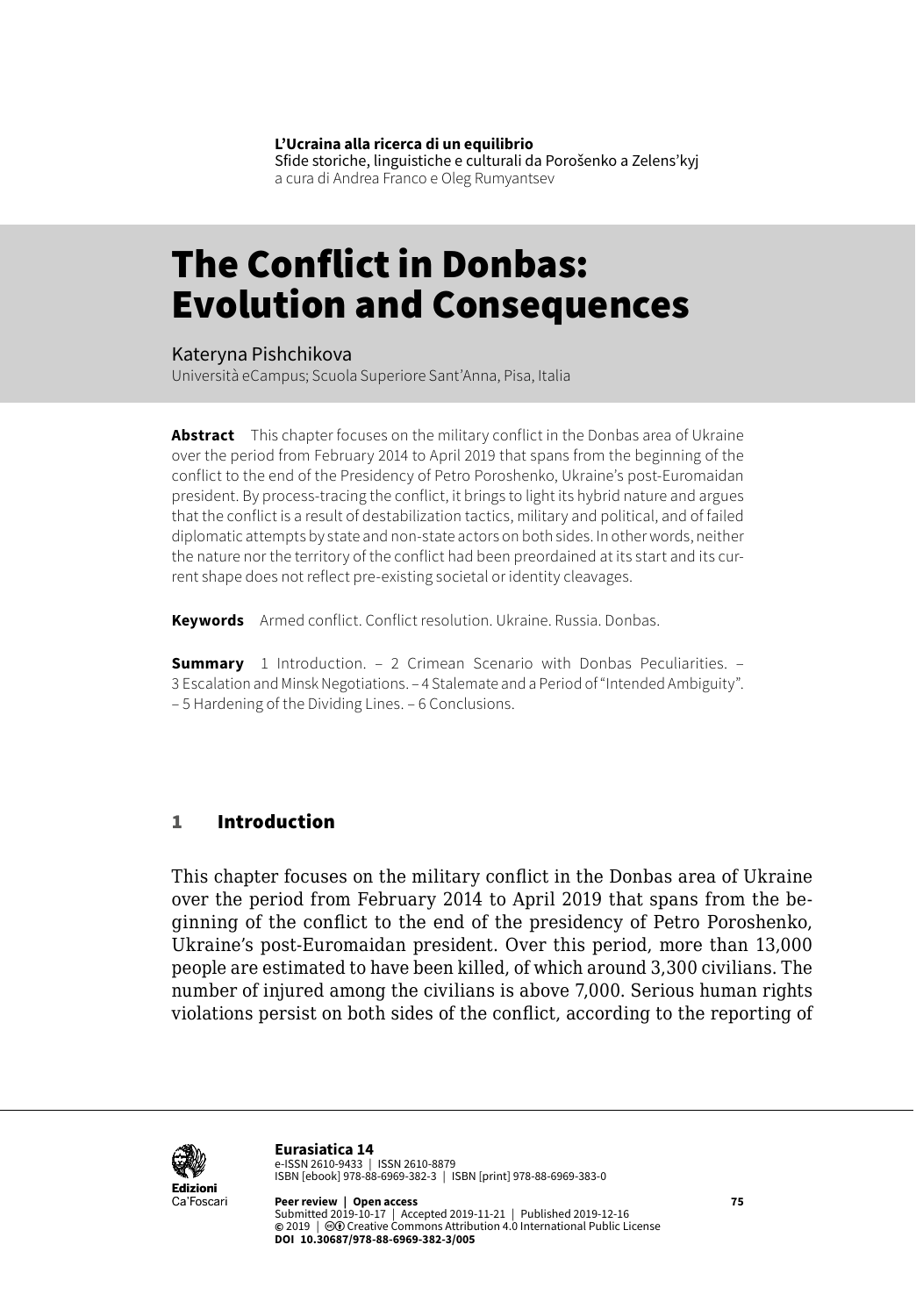<span id="page-1-0"></span>the UN Human Rights Monitoring Mission in Ukraine. Mine contamination on the line of contact remains extremely high and the situation of IDPs dire (OHCHR 2019).

The on-going conflict has been object of some definitional controversy. While Ukrainian government refers to it as the Russian military occupation and to the territories of the self-proclaimed republics of Donetsk and Luhansk as "temporarily occupied territories", Russia insists on it being a civil war, its (direct or indirect) participation in it being justified by its self-ascribed role of a protector of Russian-speaking populations. Scholarly debates about framing the conflict in Donbas are also inconclusive (Driscoll 2018; Gomza 2019; Brik 2019). Rather than trying to find a definitive answer, this chapter argues that the nature of the conflict has evolved over the five years under study. By process-tracing the conflict, it shows that it simultaneously has different elements of a number of 'types' of conflict, although some had been more prominent in the beginning and others became more pronounced as the conflict evolved. It also argues that the conflict's present form is a result of a number of escalation tactics, military and political, and of failed diplomatic attempts by all sides. In other words, neither the nature nor the territory of the conflict had been preordained at its start. The chapter therefore joins other scholars in arguing that the conflict in Donbas does not reflect pre-existing societal or identity cleavages.

The conflict's 'hot' phase started with the beginning of the socalled Anti-Terrorist Operation (ATO) on 14 April 2014. The fighting subsided after Minsk-II Memorandum in February 2015, although a stable cease-fire was not reached. The period that followed evolved from a kind of "intended ambiguity" phase during which the territories of the self-proclaimed republics remained relatively integrated with the rest of Ukraine through trade and people-to-people contacts (including more nefarious ties, such as smuggling networks) to a more definitive rupture and a more bellicose stance by Kyiv that culminated in officially recognizing Russia as an occupying power.

### 2 Crimean Scenario with Donbas Peculiarities

There is some disagreement as to when exactly the crisis in Donbas began. On February 27, 2014 the occupation of the Crimean Parliament that was led and orchestrated by the Russian special forces took place. On March 1st the Russian State Duma authorized the use of military force on Ukrainian territory. March 16 is the date of the Crimean referendum, whereas the official annexation of Crimea took place two days later. Although the annexation of Crimea is not within the scope of the present analysis, it definitely became a wa-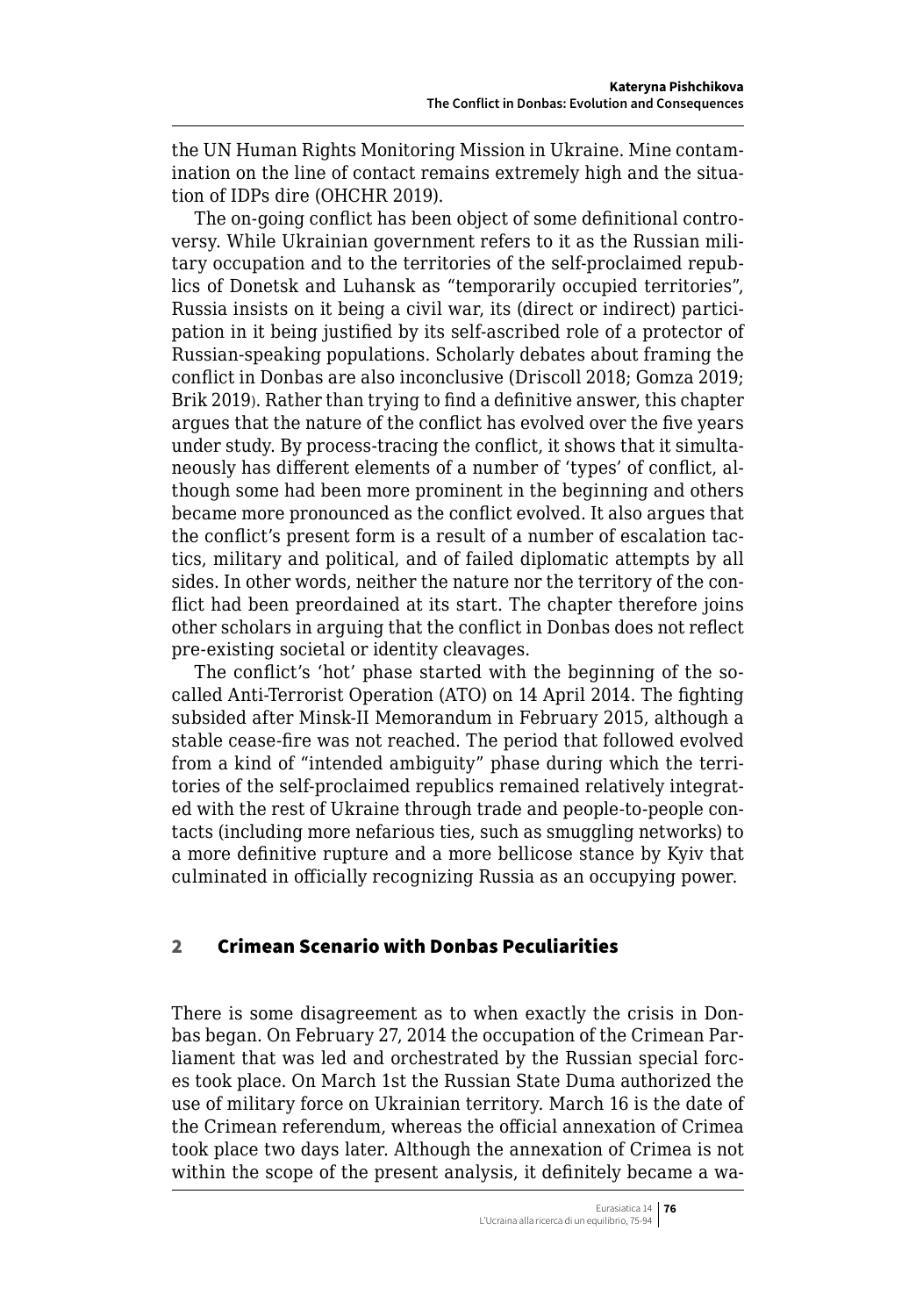<span id="page-2-0"></span>tershed event in the relations between Ukraine and Russia that determined the actions of both countries in the subsequent months and years. Moreover, the timing of uprisings in a number of municipalities in east and south Ukraine was not unrelated to the events in Crimea as the first wave of occupations of local authorities' buildings came shortly after the occupation of the Crimean Parliament.

Events in Donbas closely resembled those in Crimea: the presence of the so-called "little green men" (armed men in uniforms without insignia), occupation of local authorities' buildings and seizure of security/military buildings, heavy presence of 'protesters' who came from outside the province and/or the country, conduct of referenda that were held without international monitors, massive presence of regular Russian troops just across the border from the Donbas (in Crimea the Russian troops were regularly stationed on the Russian military base).<sup>1</sup> Although Russia had initially denied any involvement in Crimea, it later acknowledged that the events were driven by its special forces and the military (Kremlin 2014).

Officially the armed phase of the conflict in Donbas started with the so-called Anti-terrorist Operation (ATO) that was announced by the interim president Turchynov on April 14, 2014. Prior to that, a number of significant events took place throughout the east and south of Ukraine that all pointed to the complexity of the political crisis provoked by the actions of the fugitive President Yanukovych as well as by the annexation of Crimea that reverberated throughout Ukraine. As President Yanukovych fled the country, conflicting opinions about his departure emerged in areas that made up his electoral base. On the one hand, there were those who shared the disappointment with the ex-President for having betrayed the European integration cause. On the other, there were those who felt that they lacked political representation in Kyiv and were distrustful of the opposition politicians that made up the interim government.

While around 90% of residents of west and center thought that the referendum in Crimea was a threat to Ukraine's independence, in east and south residents who shared this opinion formed around 40% against a similar percentage of those who believed that it was a legitimate right of the residents of Crimea to express their opinion about the future of Crimea. Similarly, only one third of respondents in the south thought the events in Crimea were about "invasion and occupation", whereas a similar number thought it was about "protection of Russian-speaking citizens" (in the east these percentages are 30% and 22% respectively) (IRI 2014). At the same time, the majority of citizens in all macro regions thought that Russia and Ukraine

<sup>1</sup> See for example, BBC, *Ukraine Crisis: President Vows to Fight Pro-russia Forces*, 14 April 2014, URL <https://www.bbc.com/news/world-europe-27011605> (2019-10-15).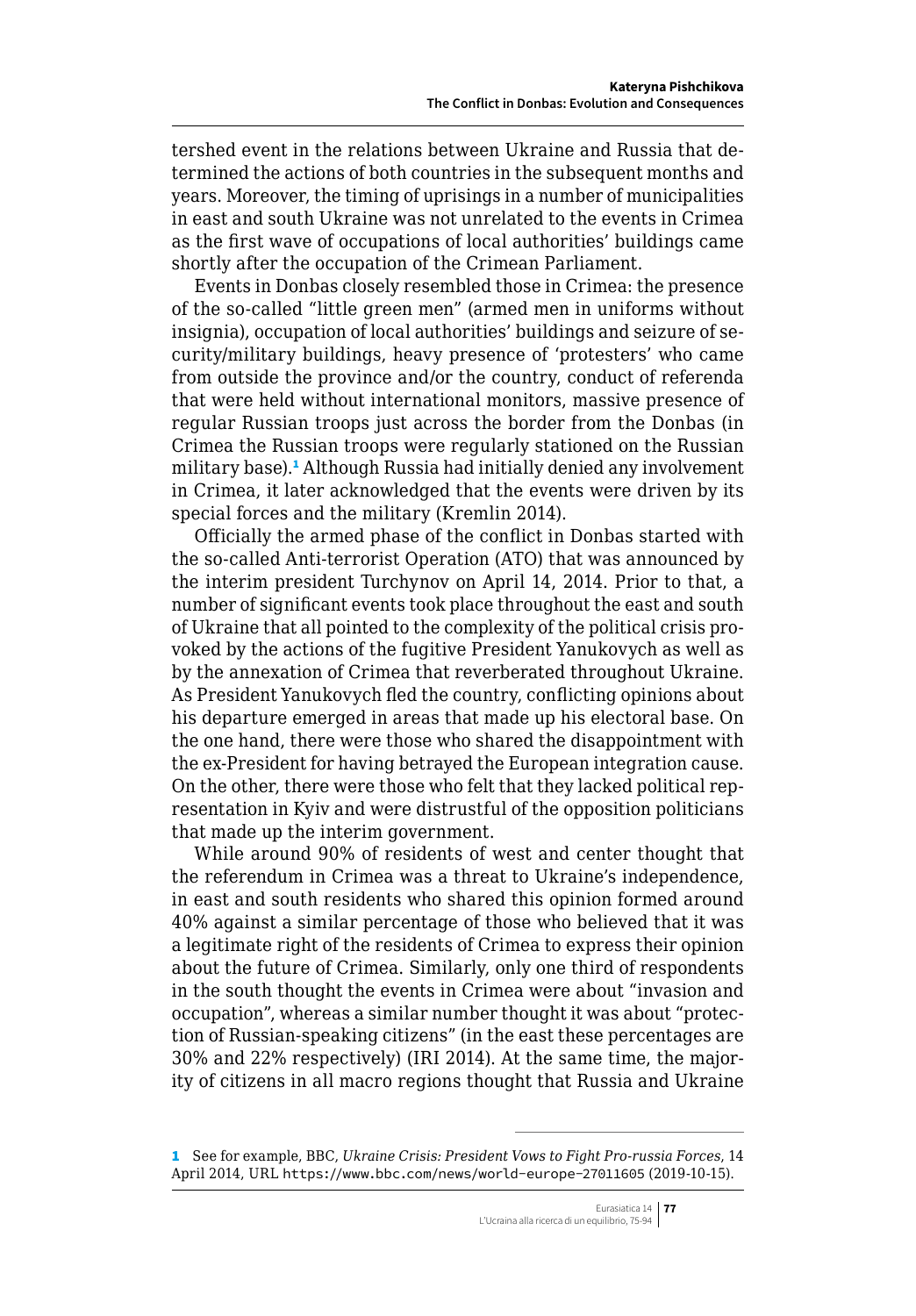had to remain two independent and friendly states. Yet, those in favor of integration with Russia were as many as 41% in Crimea, 33% in Donetsk, 24% in Luhansk and Odesa, and only 15% in Kharkiv (KI-IS 2014). The picture that emerged was not so much of a country divided in half but rather of greater internal diversity within the macro regions of the east and south.

As the early presidential election was set for May 25, the polling in east and south revealed a sobering picture. When polled in mid-March, residents of the south gave no candidate more than 10% support, while a staggering 44% said they would not vote. In the east, the support for registered candidates looked similar. Although those who decided not to vote were only 13%, the undecideds were as many as 22%. This attitude combined with the overall disillusionment, as between 72 and 77% in the south and east said things were going in the wrong direction. Half of the residents of the east and south did not support the Euromaidan protests, with 30% in the east and 19% in the south saying it was "a mess and chaos" and roughly one third in both macro regions saying it was a "coup d'état"; between 53% and 43% thought the changes it brought about were going to make things worse (IRI 2015).

As the government changed in Kyiv, local elites from regions who had been allied with Yanukovych were renegotiating financial and political preferences, using popular protests as a bargaining chip against the newly appointed government. At the same time, major Ukrainian political-economic clans saw the Euromaidan as a way to limit the influence of the Donbas elites that had become disproportionate during Yanukovych' rule (Malyarenko 2015). In other oblasts the situation was less clear. For example, in Kharkiv, whose governor Mykhialo Dobkin fled to Russia in February, the city mayor Hennadiy Kernes who had been a staunch opponent of Euromaidan came out, after a period of silence, with an anti-separatist pro-united Ukraine position. It is not clear whether his attempted assassination on April 28 was directly linked to this but if successful, it would have certainly created a power vacuum and destabilized the city. In this bargaining game that was not unusual for Ukrainian politics, both sides underestimated just how much the situation could get out of control and how much Russia was interested in implementing some type of Crimea scenario in the rest of Ukraine.

In many cities in east and south both pro- and anti-Maidan protests continued after February 21. In early March, local administration buildings were occupied by pro-Russian demonstrators in 11 cities in the east and south of Ukraine, including Kharkiv, Donetsk, and Luhansk. According to numerous reports, many pro-Russian protesters were bussed in from across the border with Russia. The phenomenon that Ukraine's police and border guards tried to counter by denying entry to Russian men (more than 8,200 Russians between March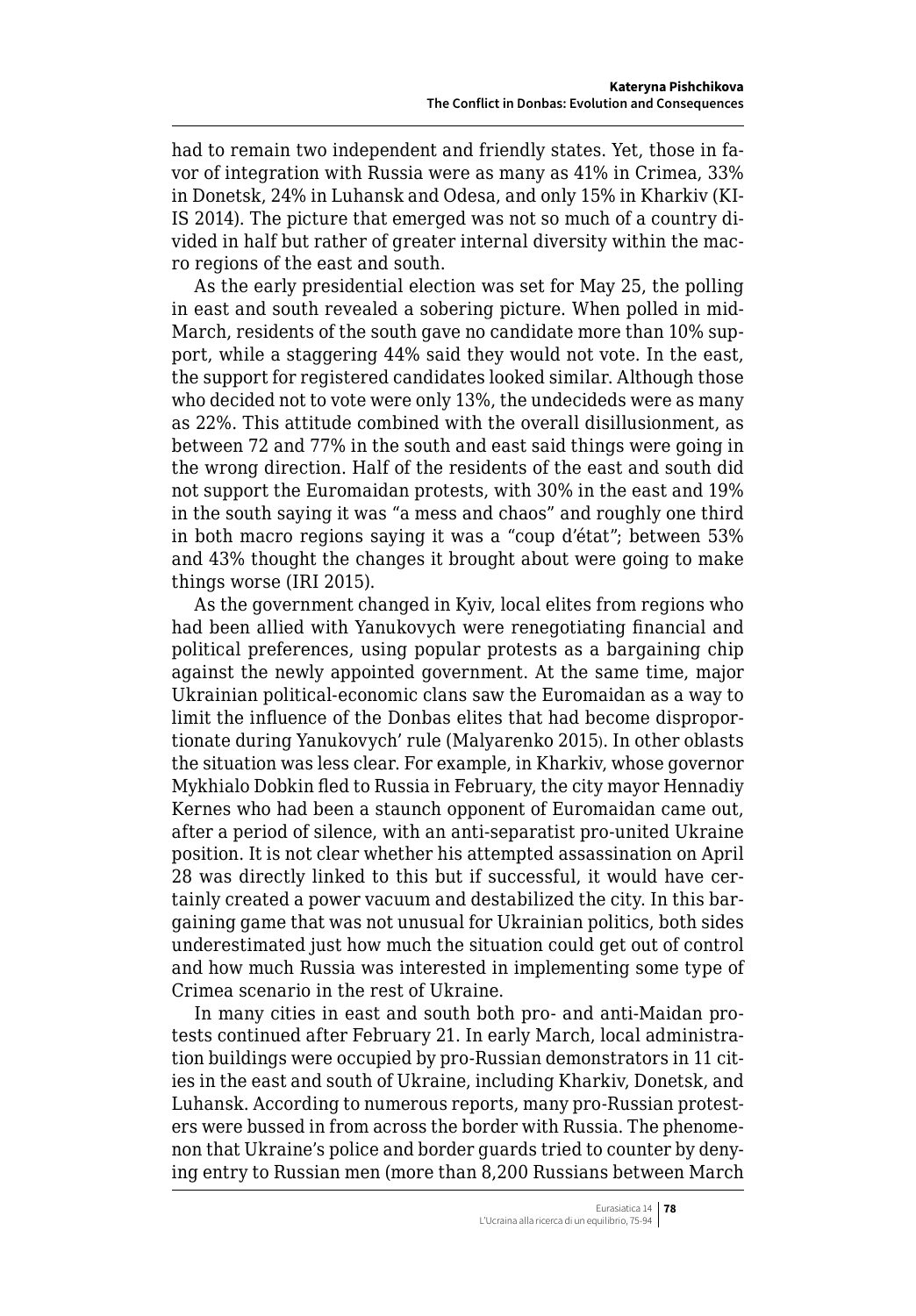4 and 25, according to some reports).<sup>2</sup> Clashes between pro- and anti-Maidan protesters turned violent on a number of occasions (in Luhansk on March 9, in Donetsk on March 13, in Kharkov on March 14). According to OSCE reports, on these occasions police was inactive and sometimes supportive of the anti-Maidan protesters. These reports also corroborate the evidence that many anti-Maidan and pro-Russia protesters were bussed in from the outside and paid for their activities. By mid-March the authorities retook the buildings. Allegedly, pro-Maidan protesters stopped public gatherings as they feared more violence (OSCE 2014).

In mid-April the occupations of local administration buildings as well as of several security service headquarters resumed but were only limited to Donetsk oblast (including Kramatorsk, Sloviansk, Druzhkivka, Horlivka, Mariupol, and Yenakieve). This time the seizures resembled more closely the Crimean scenario, they were more clearly spearheaded by armed men, a number of whom were identified as those who took part in the Crimean events, most notably the former Russian military intelligence officer Igor Girkin/Strelkov, who went on the record confirming that he was leading a paramilitary insurgency.<sup>3</sup> The seizures, although often supported by the local population, no longer resembled spontaneous protest action, and were rather part of a coordinated paramilitary operation. Paramilitaries from outside the Donbas acted together with several local figures with strong separatist views, who however, had not been well known or enjoyed broad support before the events. Ukrainian authorities were quick point to the Russian support, as Ukraine's Interim Foreign Minister Andrei Deshchytsia urged Moscow to end 'provocative' actions by its agents.<sup>4</sup>

In response to the armed insurgency acting president Turchynov announced the so-called Anti-Terrorist Operation (President of Ukraine 2014c). Drawing on the existing anti-terrorist legislation, the decree essentially gave the Security Bureau of Ukraine (SBU) the mandate to coordinate military operations on certain territories

<sup>2</sup> "SBU Detains Russian Provocateur", *Kyiv Post*, March 31, 2014. URL [https://](https://www.kyivpost.com/article/content/ukraine-politics/sbu-detains-russian-provocateur-believed-to-have-planned-raid-on-ukrainian-parliament-cabinet-341555.html) [www.kyivpost.com/article/content/ukraine-politics/sbu-detains-russian](https://www.kyivpost.com/article/content/ukraine-politics/sbu-detains-russian-provocateur-believed-to-have-planned-raid-on-ukrainian-parliament-cabinet-341555.html)[provocateur-believed-to-have-planned-raid-on-ukrainian-parliament-cabi](https://www.kyivpost.com/article/content/ukraine-politics/sbu-detains-russian-provocateur-believed-to-have-planned-raid-on-ukrainian-parliament-cabinet-341555.html)[net-341555.html](https://www.kyivpost.com/article/content/ukraine-politics/sbu-detains-russian-provocateur-believed-to-have-planned-raid-on-ukrainian-parliament-cabinet-341555.html) (2019-10-15).

<sup>3</sup> "Komandujuščij samooboronoj Slavjanska Igor Strelkov: Zaderžannye nabljudateli – kadrovye razvedčiki", *Komsomolskaya Pravda*, April 26, 2014. URL [https://www.](https://www.kp.ru/daily/26225.7/3107725/) [kp.ru/daily/26225.7/3107725/](https://www.kp.ru/daily/26225.7/3107725/) (2019-10-15).

<sup>4</sup> "Ukraine Gunmen Seize Buildings in Sloviansk", BBC, 12 April 2014. URL [htt](https://www.bbc.com/news/world-europe-27000700)[ps://www.bbc.com/news/world-europe-27000700](https://www.bbc.com/news/world-europe-27000700) (2019-10-15); "Ukraine Says Russia Stoking Unrest as Gunmen Seize More Buildings", *Reuters*, April 12, 2014. URL [https://www.reuters.com/article/us-ukraine-crisis-police/ukraine-says-rus](https://www.reuters.com/article/us-ukraine-crisis-police/ukraine-says-russia-stoking-unrest-as-gunmen-seize-more-buildings-idUSBREA3B04O20140412)[sia-stoking-unrest-as-gunmen-seize-more-buildings-idUSBREA3B04O20140412](https://www.reuters.com/article/us-ukraine-crisis-police/ukraine-says-russia-stoking-unrest-as-gunmen-seize-more-buildings-idUSBREA3B04O20140412) (2019-10-15).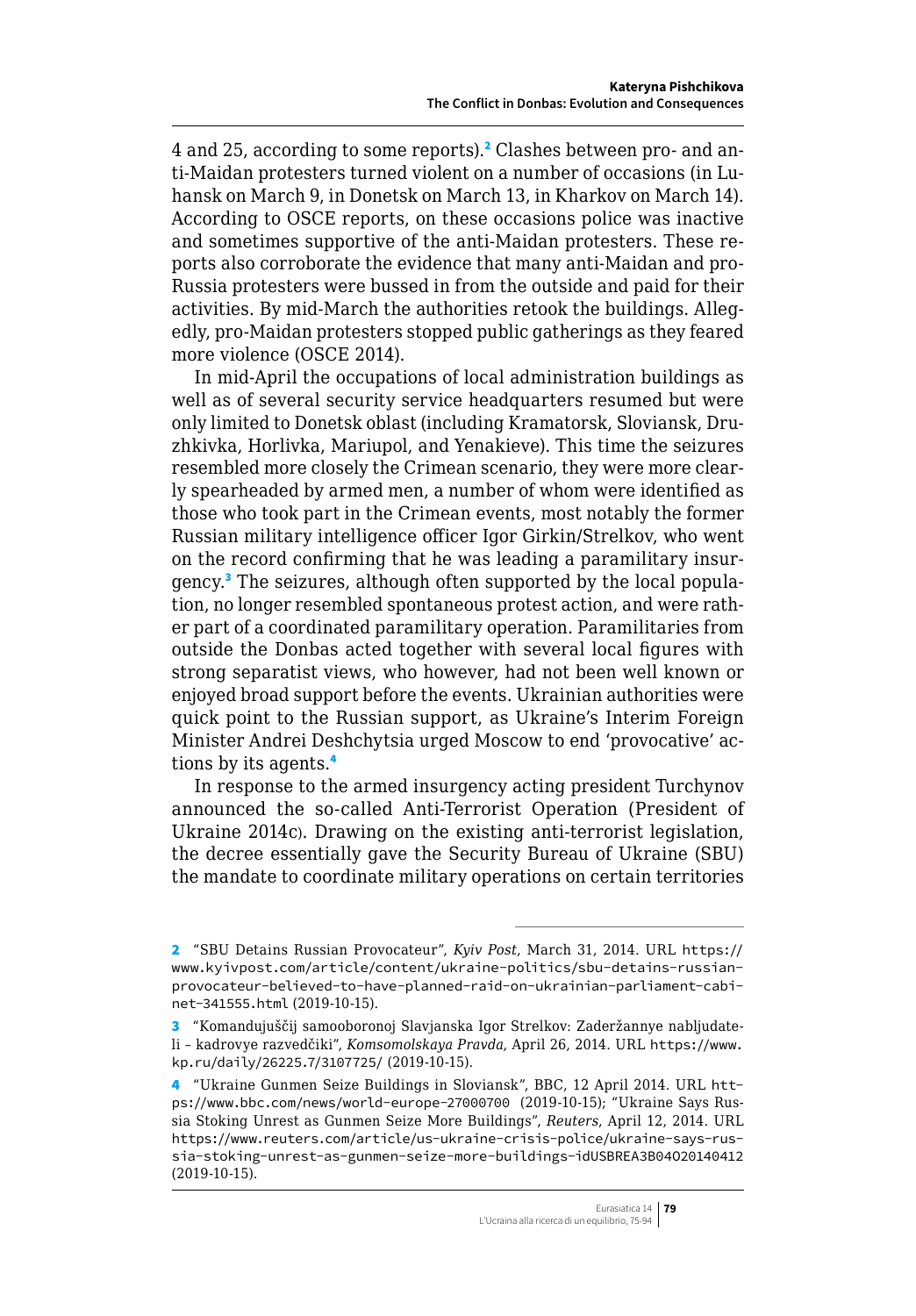<span id="page-5-0"></span>without the need to introduce the martial law and therefore, without the need to postpone the early presidential election that was called for after the departure of President Yanukovych. Kyiv's plan to conduct a military operation in parts of Donbas was strongly criticized by Moscow that called for an urgent UN Security Council meeting in order to condemn these actions. Although no resolution came out of that meeting, on April 18 representatives from Ukraine, Russia, the United States, and the European Union met in Geneva to discuss the situation and agreed on a series of steps to de-escalate tensions in Ukraine under the supervision of the OSCE Special Monitoring Mission. The proposed steps included an amnesty to all protesters who disarmed voluntarily, excluding those guilty of capital crimes, and nationwide consultations on the changes to the constitution of Ukraine.<sup>5</sup> Unfortunately, the Geneva statement failed to change the situation on the ground as it was not accepted by the self-proclaimed leaders of Donetsk and Luhansk. Nonetheless, it helped establish the ground for further diplomatic efforts to regulate the conflict.

### 3 Escalation and Minsk Negotiations

During the rest of the year, the map of the conflict changed rapidly and remained patchy and fluid. While in Kramatorsk pro-Russian militants seized six Ukrainian armored vehicles with the help of local population,<sup>6</sup> in other areas the insurgency inspired the formation of pro-Kyiv volunteer 'self-defense' forces that started setting up checkpoints, for example, in Izyum on the border between Kharkiv and Donetsk oblasts. In Luhansk, the state security service building was under the separatists' control while the office of the district administration under the control of a "Civic Defense" group, who claimed to protect the office from forces opposed to the Kyiv government (OSCE Special Monitoring Mission 2014a). On April 28 in Donetsk city itself a large pro- Kyiv government rally marched in protest against the violence in Donetsk Oblast, and the attempted assassination of Kharkiv mayor Hennadiy Kernes. The rally was violently dispersed by the self-proclaimed city authorities.<sup>7</sup> The proliferation of paramil-

<sup>5</sup> Full Geneva statement available here: URL [https://geneva.usmission.](https://geneva.usmission.gov/2014/04/18/text-of-the-geneva-statement-on-ukraine-released-by-the-us-eu-ukraine-and-russia/) [gov/2014/04/18/text-of-the-geneva-statement-on-ukraine-released-by-the](https://geneva.usmission.gov/2014/04/18/text-of-the-geneva-statement-on-ukraine-released-by-the-us-eu-ukraine-and-russia/)[us-eu-ukraine-and-russia/](https://geneva.usmission.gov/2014/04/18/text-of-the-geneva-statement-on-ukraine-released-by-the-us-eu-ukraine-and-russia/) (2019-10-15).

<sup>6</sup> "Ukraine Crisis: Military Column 'Seized' in Kramatorsk", BBC, April 16, 2016. URL <https://www.bbc.com/news/world-europe-27053500> (2019-10-15).

<sup>7</sup> "14 People Wounded in Clashes in Donetsk", *Kyiv Post*, April 28, 2014. URL [https://](https://www.kyivpost.com/article/content/ukraine-politics/14-people-wounded-in-clashes-in-donetsk-345491.html) [www.kyivpost.com/article/content/ukraine-politics/14-people-wounded-in](https://www.kyivpost.com/article/content/ukraine-politics/14-people-wounded-in-clashes-in-donetsk-345491.html)[clashes-in-donetsk-345491.html](https://www.kyivpost.com/article/content/ukraine-politics/14-people-wounded-in-clashes-in-donetsk-345491.html) (2019-10-15); "One City Falls to Pro-Russian Militants; In Another the Mayor is Shot", *New York Times*, April 28, 2014. URL [https://](https://www.nytimes.com/2014/04/29/world/europe/one-city-falls-to-pro-russian-militants-in-another-the-mayor-is-shot.html?_r=0)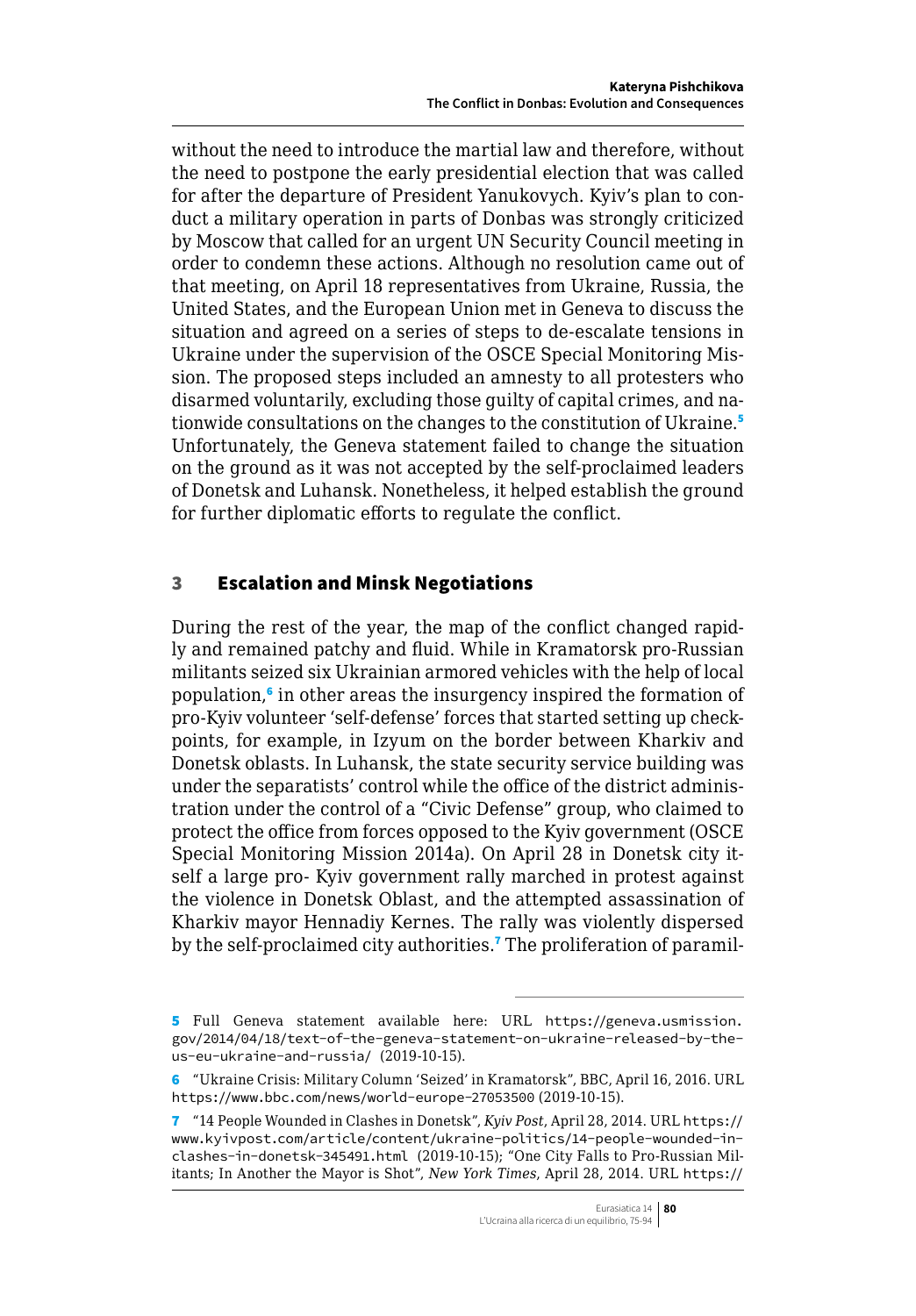itary units on both sides of the conflict posed difficult dilemmas for Kyiv as it tried to disarm the 'separatist' units, while bringing under its control pro-Kyiv volunteer battalions (Puglisi 2015).

People's Republics of Donetsk and Luhansk were proclaimed on April 7 and 27, respectively. On May 11, 2014 independence referendums were held in Donetsk and Luhansk. The self-proclaimed authorities reported almost 90% support for the independence on a turnout of nearly 75%. No international observers were present.<sup>8</sup> The reported numbers were in stark contradiction with polling results from just a month before quoted above. At the same time, despite some initial setbacks, the ATO moved at a quick pace re-establishing the government control over a number of key municipalities. Overall, the fighting intensified significantly; in addition to small arms used in the early clashes of April 2014 there were tanks, heavy artillery and multiple rocket systems, aircraft, and anti-aircraft defense systems. In a significant battle on May 26 government forces, using aircraft and helicopters, took Donetsk airport.

After newly elected President Poroshenko took office, a Trilateral Contact Group (between Russia, Ukraine, and OSCE) was set up to facilitate the diplomatic resolution of the conflict. President Poroshenko advanced a fifteen-point peace plan that in line with the Geneva agreements, included demobilization and disarmament measures, administrative and political measures as well as a reconstruction program (President of Ukraine 2014b). However, there was no serious buy-in or even discussion of the peace plan within the self-proclaimed republics. If anything, they looked set to regain the lost territory and there were reports of additional military equipment arriving from Russia to boost their capabilities and morale.

As the territory of the self-proclaimed republics shrank, President Poroshenko proposed a unilateral ceasefire at the end of June. The ceasefire did not hold, with a number of violations, most notably the shooting down of Ukrainian helicopter that killed nine personnel on board.<sup>9</sup> The situation grew ambiguous: Kyiv was neither victorious enough to regain full control of its territory nor effective at reaching out to different factions within the D/LNR in order to find a compro-

[www.nytimes.com/2014/04/29/world/europe/one-city-falls-to-pro-russian-mil](https://www.nytimes.com/2014/04/29/world/europe/one-city-falls-to-pro-russian-militants-in-another-the-mayor-is-shot.html?_r=0)[itants-in-another-the-mayor-is-shot.html?\\_r=0](https://www.nytimes.com/2014/04/29/world/europe/one-city-falls-to-pro-russian-militants-in-another-the-mayor-is-shot.html?_r=0) (2019-10-15).

<sup>8</sup> "Ukraine Rebels Hold Referendums in Donetsk and Luhansk", *BBC* , May 11, 2014. URL [http://www.bbc.co.uk/n](http://www.bbc.co.uk/)ews/world-europe-27360146 (2019-10-15); "SBU Audio Links Donetsk Republic to Russian Involvement", *Ukrainian Policy*, May 7, 2014. URL <http://ukrainianpolicy.com/>sbu-audio-links-donetsk-republic-to-russian-involvement/ (2019-10-15).

<sup>9</sup> OSCE Special Monitoring Mission 2014b; "Ukraine Fighting: West Warns Russia of Sanctions", *BBC*, June 25, 2014. URL [https://www.bbc.com/news/world-eu](https://www.bbc.com/news/world-europe-28011179)[rope-28011179](https://www.bbc.com/news/world-europe-28011179) (2019-10-15).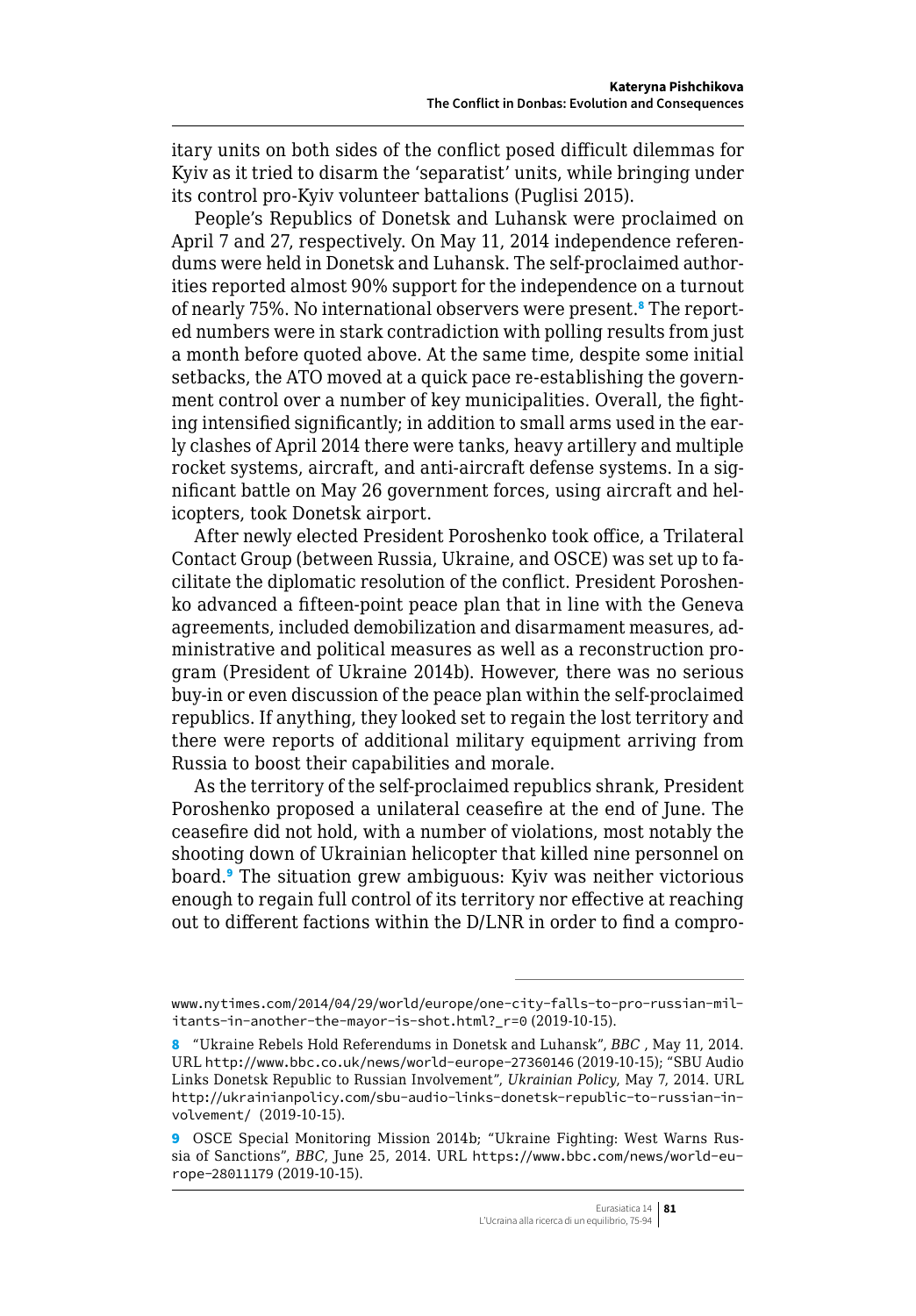mise.10 It looked like the self-proclaimed republics were not interested in a diplomatic solution and were betting on reversing their fortunes on the battlefield. There was increasing evidence of Russian military assistance to the rebel forces.

On July 17, a Malaysian Airlines passenger flight MH17 was shot down over the conflict zone, killing all 298 people on board, of which 15 crew members. A Dutch-led international criminal investigation $11$ concluded that the 'Buk' surface-to-air missile that shot down the flight came from Russia's 53rd Antiaircraft Missile Brigade based in Kursk, Russia (Dutch Safety Board 2015). The tragedy acted as a catalyst for the international response to Russia's involvement in the conflict, including additional sanctions, Russia's expulsion from G8, and its growing isolation on the international arena. The MH17 tragedy took place amidst intensified hostilities that saw civilians increasingly caught in cross-fire (Human Rights Watch 2014). On August 11, 2014, Ukrainian President Poroshenko began the final operation to reclaim Donetsk city from rebels and mercenaries, as he was hoping to end the war in Donbas by the beginning of September 2014 (Malyarenko 2015). Despite Russia's denials of involvement, the conflict clearly evolved from an externally sponsored insurgency to a "limited war" between Ukraine and Russia (Freedman 2014).

In September diplomatic efforts to end the conflict were resumed in the Normandy Format that included heads of state of Russia, France, Germany, and Ukraine.<sup>12</sup> On September 5, the so-called Minsk Protocol (also known as Minsk-I) aimed mainly at the ceasefire and the subsequent withdrawal of weapons and military formations, was signed by the representatives of OSCE, Russia, Ukraine, and two self-proclaimed republics. The ceasefire and withdrawal of weapons and illegal formations as well as control over the Russian-Ukrainian border was supposed to be monitored by the OSCE Special Monitoring Mission. The OSCE Special Monitoring Mission to Ukraine was deployed following a request to the OSCE by Ukraine's government and a consensus agreement by all 57 OSCE participating States. The monitors have the mandate to contribute to reducing tensions and fostering peace, stability and security.<sup>13</sup> In addition, Ukraine was ex-

<sup>10</sup> As of early July, remaining separatist towns are Doneck, Horlivka, Luhansk, Snižne, Antracyt, Krasnodon, Severodoneck.

<sup>11</sup> Joint Investigative Team (JIT) comprised authorities from the Netherlands, Australia, Belgium, Malaysia, and Ukraine. Russia refused to be part of the investigation.

<sup>12</sup> The Normandy format was launched on June 6, 2014, when the leaders of these countries met in Normandy on the margins of the 70th anniversary of the D-Day Allied landing to address the conflict in Ukraine.

<sup>13</sup> OSCE Special Monitoring Mission was first deployed to Ukraine on the request of the Ukrainian transitional government in March 2014, on the mandate of monitoring and fact checking possible human rights abuses; the mission initially consist-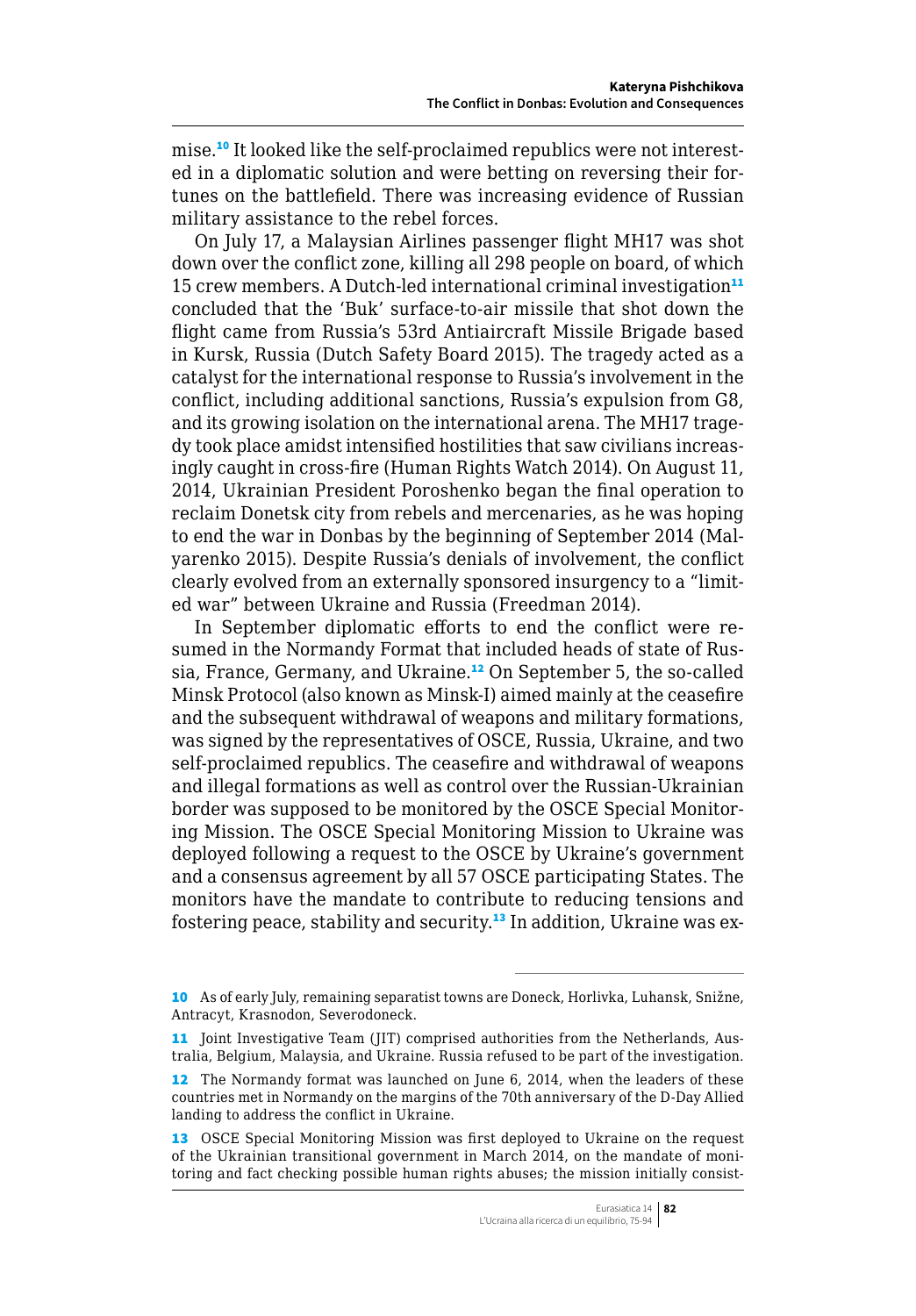pected to define a special status for those territories, guarantee amnesty to the participants in the 'events' and conduct local elections according to the newly defined "special status".<sup>14</sup>

On his return to Kyiv, President Poroshenko submitted the socalled "Special Status" Law (President of Ukraine 2019a) that envisaged broad autonomy for "certain provinces" of Donetsk and Luhansk.15 The Law contained generous provisions for socio-economic development of the area (through the "state targeted program" mechanism),<sup>16</sup> mechanisms for a speedy activation of additional agreements on economic, social, and cultural development on the initiative of those provinces, as well as clauses for cross-frontier "deep and intensified" cooperation with provinces of the Russian Federation. More controversially, it envisioned full amnesty and protection from discrimination to "all participants in the events in Donetsk and Luhansk regions" without distinguishing those who committed war crimes from other "participants". It also delegated two key responsibilities to "local administrations": the appointment of judges and prosecutors and the formation of local "people's militias" that would be under the control of local administrations, rather the Ministry of Interior of Ukraine. Not surprisingly, these latter provisions raised concerns over the law being a Trojan horse that would legalize Ukraine's limited control over its territory.<sup>17</sup>

Convincing the lawmakers and the general public of this being the only fast way to resolve the conflict was an uphill battle for President

ed of 100 civilian monitors with the possibility to expand the it up to 400 additional monitors. Monitors were initially deployed to Kherson, Odessa, Lviv, Ivano-Frankivsk, Kharkiv, Donetsk, Dnepropetrovsk, Chernivtsi, Luhansk, with head office in Kyiv. Although the Ukrainian delegation insisted on the possibility that the Mission operate in Crimea, it was not included in the description of the area to be monitored. Deployment of an OSCE Special Monitoring Mission to Ukraine Permanent Council Decision #1117, March 21, 2014, document is available here: URL [https://web.archive.org/](https://web.archive.org/web/20140428162439/http://www.osce.org/pc/116747) [web/20140428162439/http://www.osce.org/pc/116747](https://web.archive.org/web/20140428162439/http://www.osce.org/pc/116747) (2019-10-15).

<sup>14</sup> Protocol on the results of consultations of the Trilateral Contact Group, signed in Minsk on September 5, 2014 is available here: URL [https://www.osce.org/](https://www.osce.org/home/123257) [home/123257](https://www.osce.org/home/123257) (2019-10-15).

<sup>15</sup> "Okremi rajony Doneckoji ta Luhanskoji oblastej" (ORDLO), the term has remained the most widely used name for the territories outside of Ukraine's control, both in government documents and in the media, up to the moment of writing; the list of provinces that are part of this category was approved by the Parliament on March 17, 2015 (Resolution Nr. 252-VIII).

<sup>16</sup> "Deržavna ciljova prohrama".

<sup>17</sup> Despite having been prolonged several times (at the moment of writing until December 31, 2019), the "Special Status" Law never came into force as the preconditions specified in its final clause were never created. In fact, an additional law (Law Nr. 2167-VI-II, October 06, 2017) was passed that emphasised, with reference to article 10 of the "Special Status" Law, that the "necessary preconditions for the peaceful resolution of the situation" included "withdrawal of all illegal armed formations, their weaponry, as well as paramilitaries and mercenaries from the territory of Ukraine".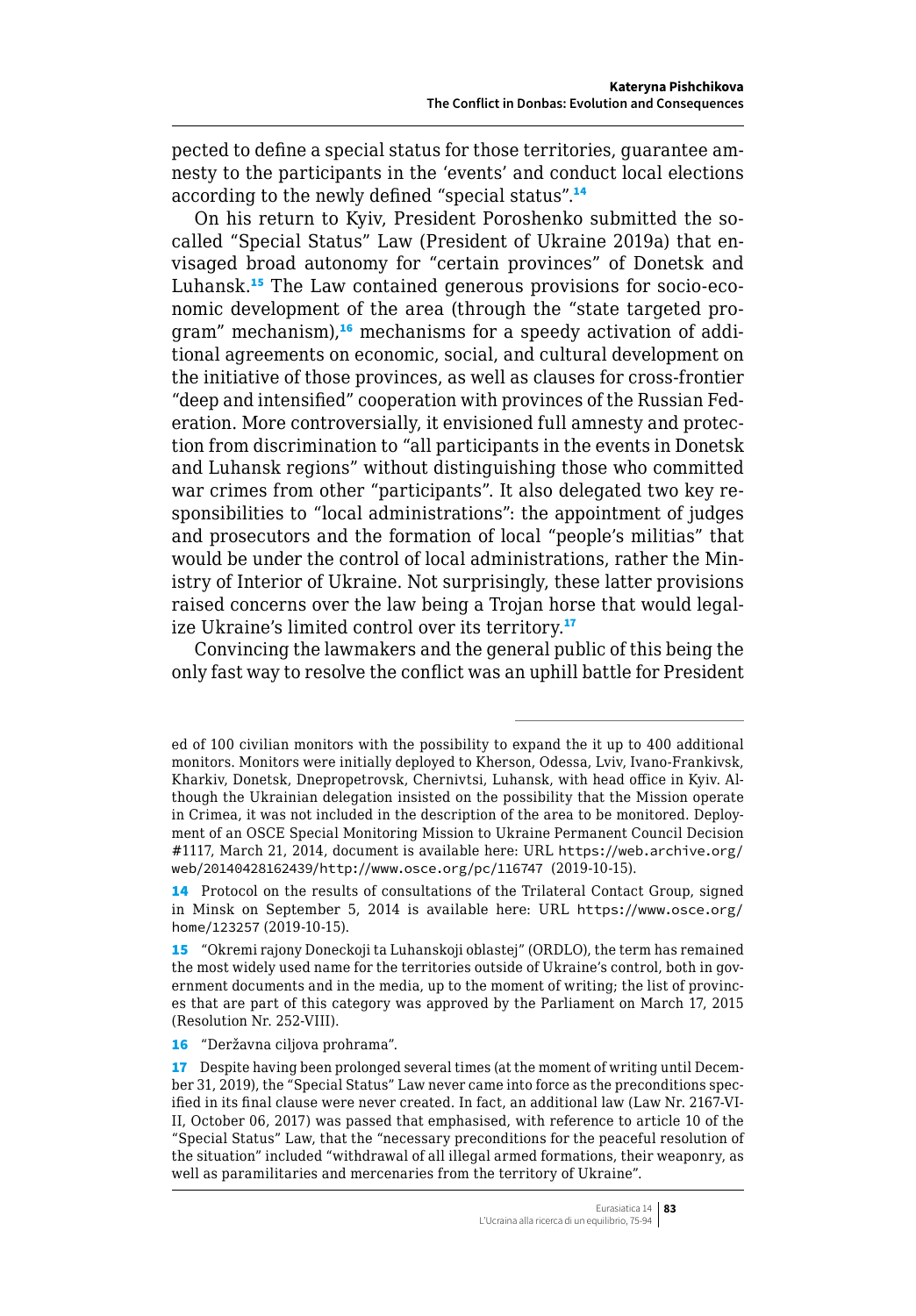Poroshenko. Tellingly, the law was voted in a package with other key legislature: the Lustration Law (Presidente of Ukraine 2015b), the Declaration of the Rada on Ukraine's European Choice (President of Ukraine 2015c), and the Ratification of the political clauses of the Association Agreement with the EU (President of Ukraine 2015d) – all being among key demands of the Euromaidan movement. Importantly, the law set the date for the local elections on December 7, 2014 and contained the clause that all the other provisions would only come into force after these elections, if they were "free, fair, and transparent", overseen by independent international observers, including from the OSCE and the Council of Europe, conducted without the presence of illegal military formations, and ensured the freedom of electoral campaigning and therefore, under restored access to Ukrainian television and radio broadcasters and with respect to the electoral rights of IDPs.

With these provisions approved by the Ukrainian Parliament, a subsequent memorandum signed in Minsk on September 19, 2014<sup>18</sup> established the line of contact between Ukraine and the self-proclaimed republics, required that heavy weaponry be pulled back from the line of contact, banned offensive operations and flights by combat aircraft over the security zone, and called for the withdrawal of foreign mercenaries under the auspices of the OSCE monitoring mission. As heavy fighting continued for the whole month of September, there was some disagreement between Russia and Ukraine as to where exactly the contact line was. The memorandum referred to the "state of fighting as of September 19" which included new territories under the control of the self-proclaimed republics compared to September 5.

Despite these agreements, the ceasefire was not implemented. In fact, after Minsk-I fierce fighting continued and important changes on the ground reconfigured the size and shape of the conflict zone: Russian military units together with paramilitary formations recaptured Donetsk airport, Debaltseve and a number of other small towns and villages expanding the zone under the rebel control by more than 500 km2. Much controversy was sparked around the so-called 'humanitarian convoys' coming in from Russia by crossing the stretch of the border outside of Ukraine's control. The convoys were suspected of bringing in weapons and taking out equipment and other valuable assets as well as facilitating smuggling. During the UN General Assembly on September 29, 2014, the Ukrainian delegation denounced the involvement of Russian regular troops on its territory. At the same time, the extraordinary meeting of the NATO-Ukraine Commission concluded that there was "a serious escalation of Rus-

<sup>18</sup> Full Memorandum on Implementation of the Protocol is available here: URL [htt](https://www.osce.org/ru/home/123807?download=true)[ps://www.osce.org/ru/home/123807?download=true](https://www.osce.org/ru/home/123807?download=true) (2019-10-15).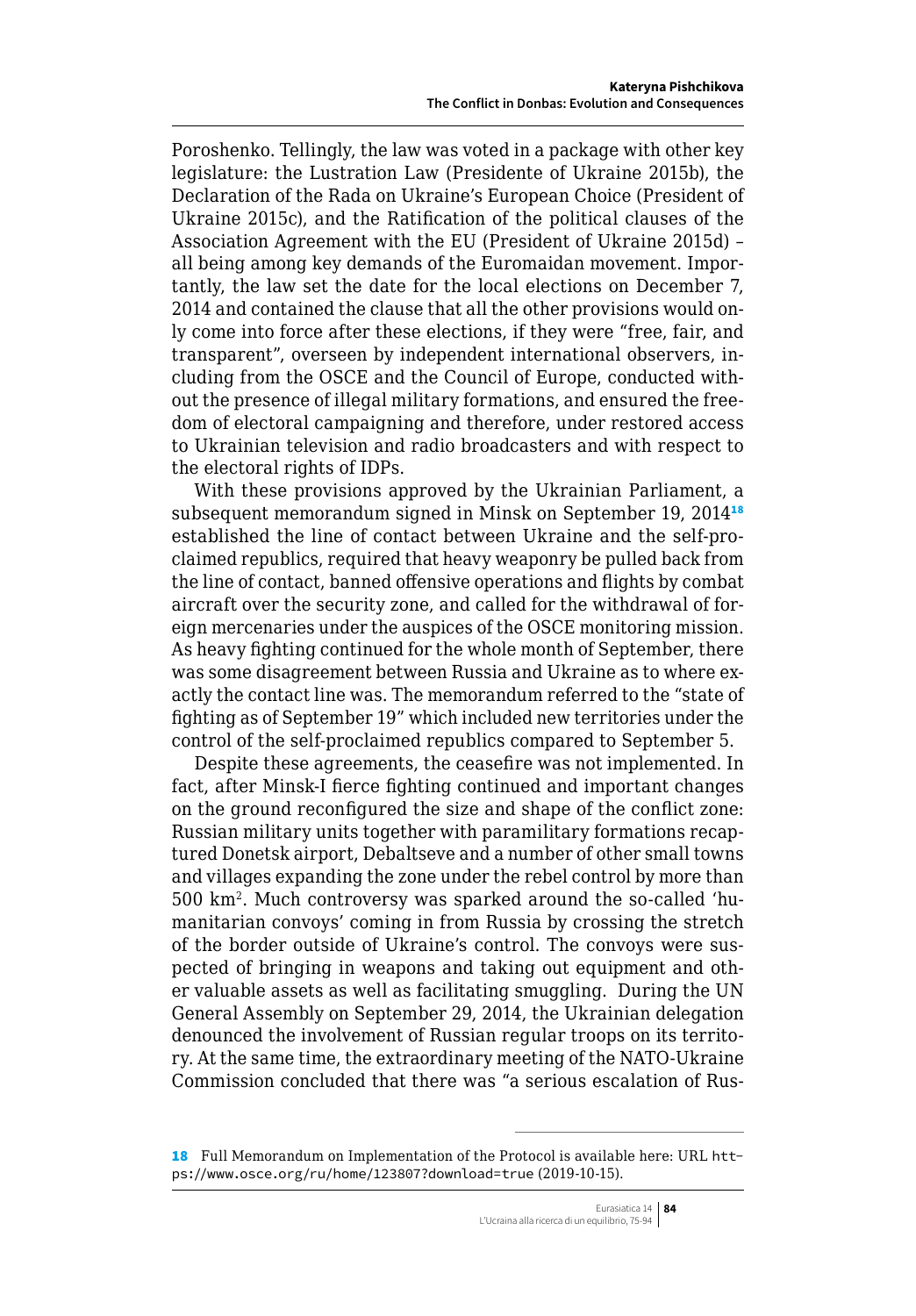sian military aggression against Ukraine". It became clear that the Minsk agreement was still born.

On November 2, 2014, the self-proclaimed republics conducted elections that respected none of the conditions for transparency or security specified in Minsk-I and were not recognized by Ukraine or other countries, except for Russia. The elections inspired the hardening of the Ukrainian position vis-à-vis the self-proclaimed republics. Ukraine's more confrontational stance was represented, among other things, by the Presidential Decree whereby Ukraine stopped delivery of public services, including payment of social benefits for the population on the territories temporarily outside of the government's control (President of Ukraine 2014c). Around the same time, In the late 2014, Russia started paying pensions and social benefits to the people in the self-proclaimed republics.<sup>19</sup>

On January 27, 2015, amidst heavy fighting in parts of Donbas, the Ukrainian Parliament officially called on the UN, European Parliament, Parliamentary Assembly of the Council of Europe, NATO Parliamentary Assembly, OSCE Parliamentary Assembly, GUAM Parliamentary Assembly as well as national parliaments around the world to recognize Russia as an aggressor country and the self-proclaimed republics as terrorist organizations (Parliament of Ukraine 2015a). New negotiations in the Normandy format took place in February 2015 against a very different background: the self-proclaimed republics regained substantial territory; it was also clear Russia was prepared to intervene militarily and to sustain the republics by other means in order to ensure their survival as pseudo-states within Ukraine, despite the possibility for their broad autonomy envisioned in the "Special Status" Law.

On February 12, 2015 a new "Package of Measures for the Implementation of the Minsk Agreements" (Minsk-II) was signed after sixteen-hour talks.<sup>20</sup> Although the document refers to similar provisions as Minsk-I, it changes substantially the sequencing of measures. Ukraine is expected to regain control over its border with Russia on the first day after the local elections, however, the full take-over is supposed to be completed only after the special status of those territories is recognized not only under the Ukrainian law but also in its Constitution. At the same time, the elections are supposed to be conducted under the "Special Status" Law already adopted in Ukraine

<sup>19</sup> In its report from 2016 International Crisis Group estimated that together with financing the local 'governments' and military expenditures, these payments may cost Russia about \$1 billion per year, see International Crisis Group 2016a.

<sup>20</sup> The full document is available here: URL [https://www.osce.org/ru/](https://www.osce.org/ru/cio/140221?download=true) [cio/140221?download=true](https://www.osce.org/ru/cio/140221?download=true) (2019-10-15); see also the Declaration of Presidents in support of Minsk Accords, available here: URL [https://echo.msk.ru/blog/](https://echo.msk.ru/blog/echomsk/1491846-echo/) [echomsk/1491846-echo/](https://echo.msk.ru/blog/echomsk/1491846-echo/) (2019-10-15).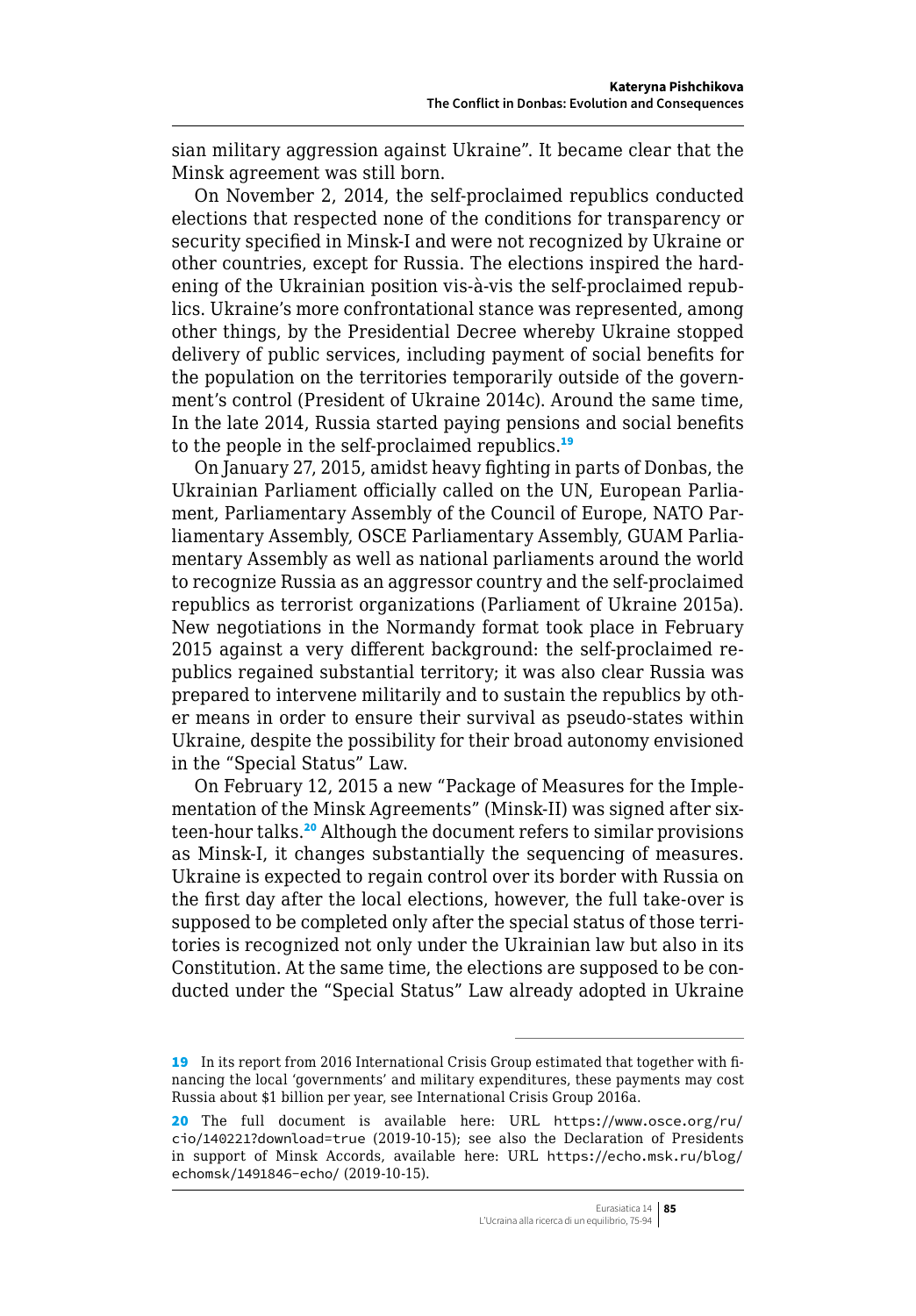<span id="page-11-0"></span>that explicitly states that elections are only possible after the withdrawal of all illegal armed formations, their weaponry, as well as paramilitaries and mercenaries from the territory of Ukraine. Taken together, these two points created a kind of catch-22 that has been at the heart of disagreements between Russia and Ukraine ever since. In addition, the security clauses in Minsk-II have no clear deadlines or enforcement mechanisms. The document also set a thirty-day deadline for Ukraine to finalize the list of provinces that fall under the "Special Status" Law.<sup>21</sup>

#### 4 Stalemate and a Period of "Intended Ambiguity"

Reactions to Minsk-II were mostly pessimistic, even though majority in Ukraine recognized it as a way to stop heavy fighting and hopefully, to achieve a sustainable ceasefire.<sup>22</sup> Overall, Minsk-II was seen as detrimental to Ukraine (Galushko 2016). Dealing with political clauses before addressing the security concerns were seen as one-sided concessions and a way to legalize the status quo without real resolution. The widespread feeling was that rather than achieving peace, the Memorandum was creating a deadlock that could only be overcome through political concessions in favor of the self-proclaimed republics and Russia. Despite this, Minsk-II takes precedence over Minsk-I as it was endorsed by the UN Security Council Resolution 2202 (United Nations Security Council 2015). Seeing the OSCE Monitoring Mission greatly constrained in its operations in Donbas, in March Ukraine sent two requests for the deployment of an international peacebuilding mission on its territory, to the Security Council of the UN and to the European Council (President of Ukraine 2015a). Although the peacebuilding missions were never created, EU economic sanctions against Russia were aligned with the implementation of the Minsk agreements. Overall, experts and diplomats agree that the Minsk agreements are an essential ceasefire accord but not a viable conflict resolution instrument.

In May 2015 the Ukrainian Parliament voted on the constitutional amendments that would become the basis for the long-awaited decentralization reform. President Poroshenko, under the pressure from international partners, tried to safeguard the special status of "cer-

<sup>21</sup> Ukrainian Parliament 2015b. The list does not include all the territories outside of the Ukrainian government's control, rather the situation on the ground at the time of Minsk-II; territories that were lost after, most notably Debaltseve that was captured by the rebel forces on February 19, 2015, are not on the list; for this reason the term "territories temporarily outside of the government's control" is more precise.

<sup>22</sup> "Minski domovlennosti: reakcii socmerež", *Ukrajinska Pravda*, February 12, 2015. URL <https://www.pravda.com.ua/news/2015/07/16/7074624/> (2019-10-15).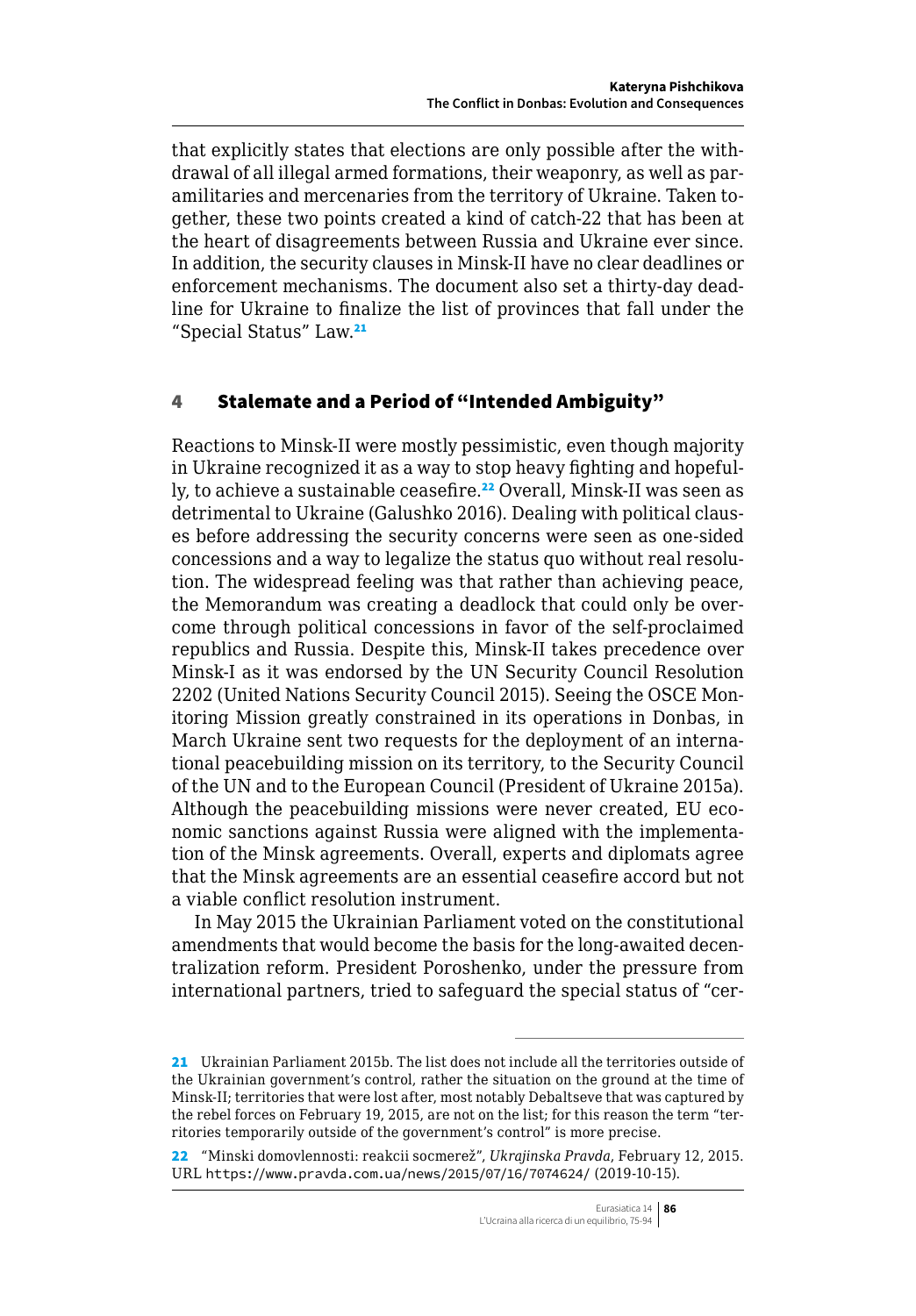tain provinces of Donetsk and Luhansk" by mentioning it directly in the Constitution, as required by Minsk-II. However, this amendment was met with fierce opposition. Those who opposed it insisted that the amendments were not necessary since the "Special Law" was already in place as a sign of Ukrainian goodwill and pointed to the fact that most Minsk-II obligations were not fulfilled by Russia or the self-proclaimed republics and therefore, Ukraine was not supposed to move forward on this sensitive issue. The self-proclaimed republics, on the other hand, insisted that their recognition in the Constitution had to come first.<sup>23</sup>

After Minsk-II the conflict entered into a period of intended ambiguity. Although the agreement did not produce a sustainable ceasefire, the number of casualties dropped significantly and there were no major attempts on either side to recapture more territory. The conflict moved from a "hot" to a "simmering" stage or in Malyarenko's definition, to "no peace – no war" (Malyarenko 2015). Neither side was prepared to make more concessions so, even though the trilateral working group continued to maintain contact, no major diplomatic breakthrough was in sight (International Crisis Group 2016b).

The so-called line of contact between the self-proclaimed republics and the rest of Ukraine remained highly porous. According to some estimates, up to 20,000 people were crossing it daily in both directions (Nadelnyuk 2016). Ukraine maintained economic relations with the separatist-controlled territories by rail (Syzov 2016). In 2015, nearly 16 million tons of coal were brought into Ukraine proper from the occupied territories. The Ukrainian government labeled the territories under the control of the self-proclaimed republics as "temporarily outside of government's control", which reinforced the idea of a transitory and fluid nature of the border. It also continued to rely on the ATO terminology that defined military action in the area as "special operations" and not as "war". While it started working on the legal framework for internally displaced people (IDPs), a broader category of "war affected population" did not receive any legal framing. In 2016 the Ministry of Temporarily Occupied Territories became operational.

According to the polls conducted in 2015 and 2016, people living in the Ukraine-controlled part of Donbas remained overwhelmingly in favor of restoring the pre-conflict status quo for their region and of national unity (up to 75%) (IRI 2015). Although no comparable data is available for the residents of the self-proclaimed republics, it is clear that the majority of Donbas residents thought of themselves as hostages to an arbitrary division that had a hugely negative impact

<sup>23</sup> "Svobodivci, radykaly ta UKROP protestujut pered VR", *Interfax-Ukraine*, August 31, 2015. URL <https://ua.interfax.com.ua/news/political/286977.html> (2019-10-15).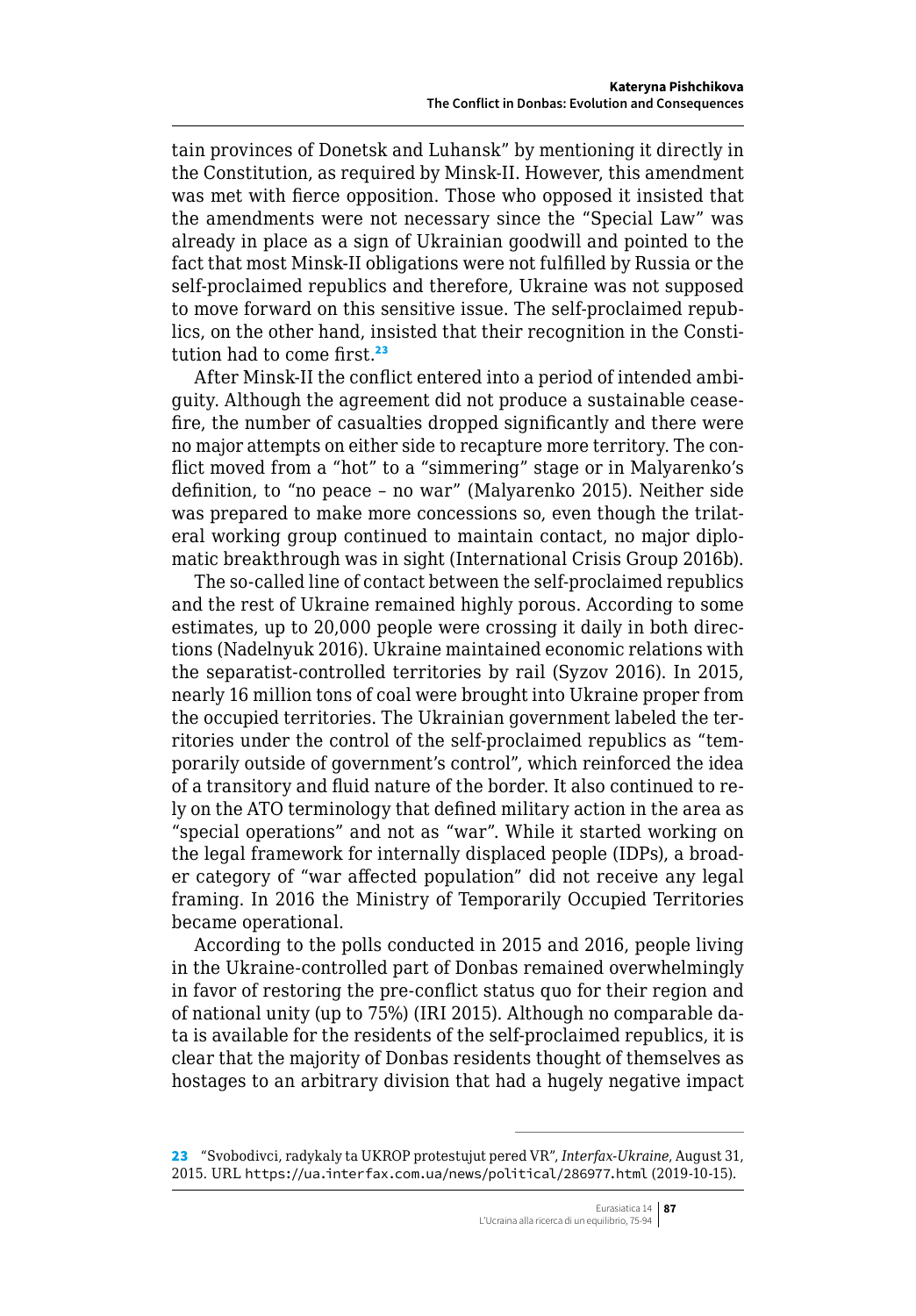<span id="page-13-0"></span>on the livelihood of their families. Many relatives and friends found themselves on the opposite sides of the dividing line and were hoping to be reunited. No data shows hostile attitudes or "othering" discourses by residents of Ukraine towards residents of D/LPR or the IDPs. However, feelings of disillusionment and a conviction that the war was going to drag on became widespread. A December 2016 national poll conducted by the Kiev International Institute of Sociology (KIIS) found that 65.5% of respondents believed that the Ukrainian government and oligarchs profitted from the war and therefore had no interest in ending it soon.

### 5 Hardening of the Dividing Lines

In January 2017, the situation along the "line of contact" heated up. A number of veterans from Ukraine's volunteer battalions blockaded several crossing points between the self-proclaimed republics and Ukraine, their key demand being release of all prisoners by the D/LNR or else a full trade blockade.<sup>24</sup> After unsuccessful attempts to disperse the veterans and activists blocking several checkpoints, Ukrainian President Petro Poroshenko gave in to the pressure and transformed a rogue operation into official Ukrainian government policy. The decision was perceived negatively not only by Russia but also by other international partners. Ukrainian government, for its part, blamed the decision on Russian and separatist provocation (MFA of Ukraine 2017). Russian President Vladimir Putin responded with a decree to recognize personal identity documents issued by the breakaway republics, while the republics 'nationalized' all Ukrainian companies in the eastern Donbas (according to some estimates approximately 40 factories and coal mines that were still paying taxes to the Ukrainian government). The blockade severed already fragile ties between small and medium entrepreneurs on both sides of the conflict (Mirimanova 2016).

Greater alienation translated into a more bellicose stance by the Ukrainian government. A number of politicians, including the head of the National Security Council, became vocal in their criticism of the anti-terrorist operation, arguing that Ukraine needed to adapt to the realities of a "hybrid war" by openly recognizing occupation, designing a military strategy, and creating more possibilities for full de-

<sup>24</sup> "Separatists Seize Ukraine Billionaire's Operations As Tensions Rise Over Blockade", *Radio Free Europe*, March 1, 2017. URL [https://www.rferl.org/a/ukraine-](https://www.rferl.org/a/ukraine--blockade-separatists-tensions-rise/28340714.html) [-blockade-separatists-tensions-rise/28340714.html](https://www.rferl.org/a/ukraine--blockade-separatists-tensions-rise/28340714.html).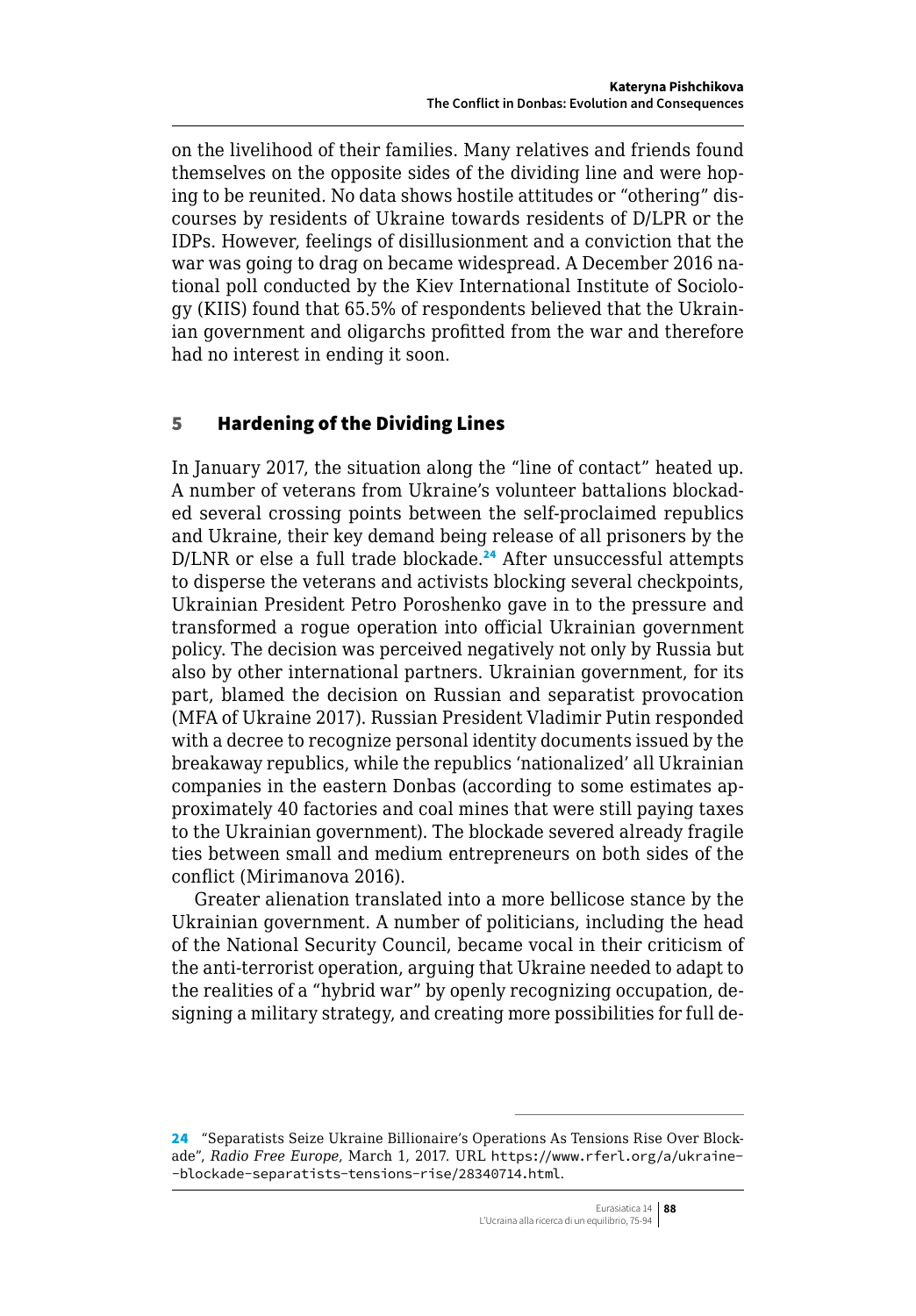ployment of the Army.<sup>25</sup> Debates around the Law "On Particularities of State Policy to Ensure State Sovereignty of Ukraine on the Temporarily Occupied Territories in Donetsk and Luhansk Oblasts", also known as "Reintegration Law" or as "Donbas De-occupation Law", reopened the controversies around how to approach the conflict in Donbas (President of Ukraine 2018). The law officially changed the designation of military hostilities in the Donbas from "terrorist acts" to "armed aggression of the Russian Federation" and named the authorities of the self-proclaimed republics "occupation administrations". It made reference to the principles of international law and attributed full responsibility for material and non-material damage on the occupied territories to the Russian Federation. By reframing the conflict in this way, the law raised significantly the diplomatic stakes. On the same day, the Parliament voted for the extension of the "Special Status" Law. Taken together, these were meant to show that Ukraine abides by the Minsk agreements but insists on reframing the conflict. The Law also provided the legal framework for the military operations.

The Russian Minister of Foreign Affairs responded that this new law undermined the Minsk agreements.<sup>26</sup> At the same time, the OSCE representatives warned that both sides were preparing for an escalation of the conflict. A number of human rights NGOs warned that the law was dangerously passing the responsibility for Ukrainian citizens to an occupying power that could only be held accountable through international courts.<sup>27</sup>

Following the provisions of the "Reintegration Law", on April 30, 2018 the government announced the end of the Anti-Terrorist Operation and the beginning of the Joint Forces Operation (JFO) meant to "ensure the security of Ukraine and fight the military aggression of the Russian Federation". The new operation was headquartered at the Joint Operative Headquarters of the Ukrainian Army and run by the Joint Forces Commander appointed by the President (while the ATO was essentially run by the SBU that responded directly to the President). Most experts agree that the idea behind the new framework

<sup>25</sup> "Turčynov: Podalše zvilnennja okupovanych terytorij u ramkach format ATO je nemožlyvym", *Interfax-Ukraine*, July 13, 2017. URL [https://ua.interfax.com.ua/news/](https://ua.interfax.com.ua/news/political/428292.html) [political/428292.html](https://ua.interfax.com.ua/news/political/428292.html) (2019-10-15).

<sup>26</sup> "Lavrov zajavljaje ščo zakon pro Donbas perekrisljuje Minski domovlennosti", *Ukrajinska Pravda*, Jannuary 19, 2018. URL [https://www.pravda.com.ua/](https://www.pravda.com.ua/news/2018/01/19/7168966/) [news/2018/01/19/7168966/](https://www.pravda.com.ua/news/2018/01/19/7168966/) (2019-10-15); "Soveščanie s postojannymi členami soveta bezopastnosti", *Prezident Rossiji*, Jannuary 19, 2018. URL [http://kremlin.ru/events/](http://kremlin.ru/events/president/news/56675) [president/news/56675](http://kremlin.ru/events/president/news/56675) (2019-10-15).

<sup>27</sup> KHPG, Kharkiv Human Rights Protection Group. "Donbas Reintegration Law Poses Human Rights Risks", January 18, 2018. URL [http://khpg.org/en/index.](http://khpg.org/en/index.php?id=1516240294) [php?id=1516240294](http://khpg.org/en/index.php?id=1516240294) (2019-10-15).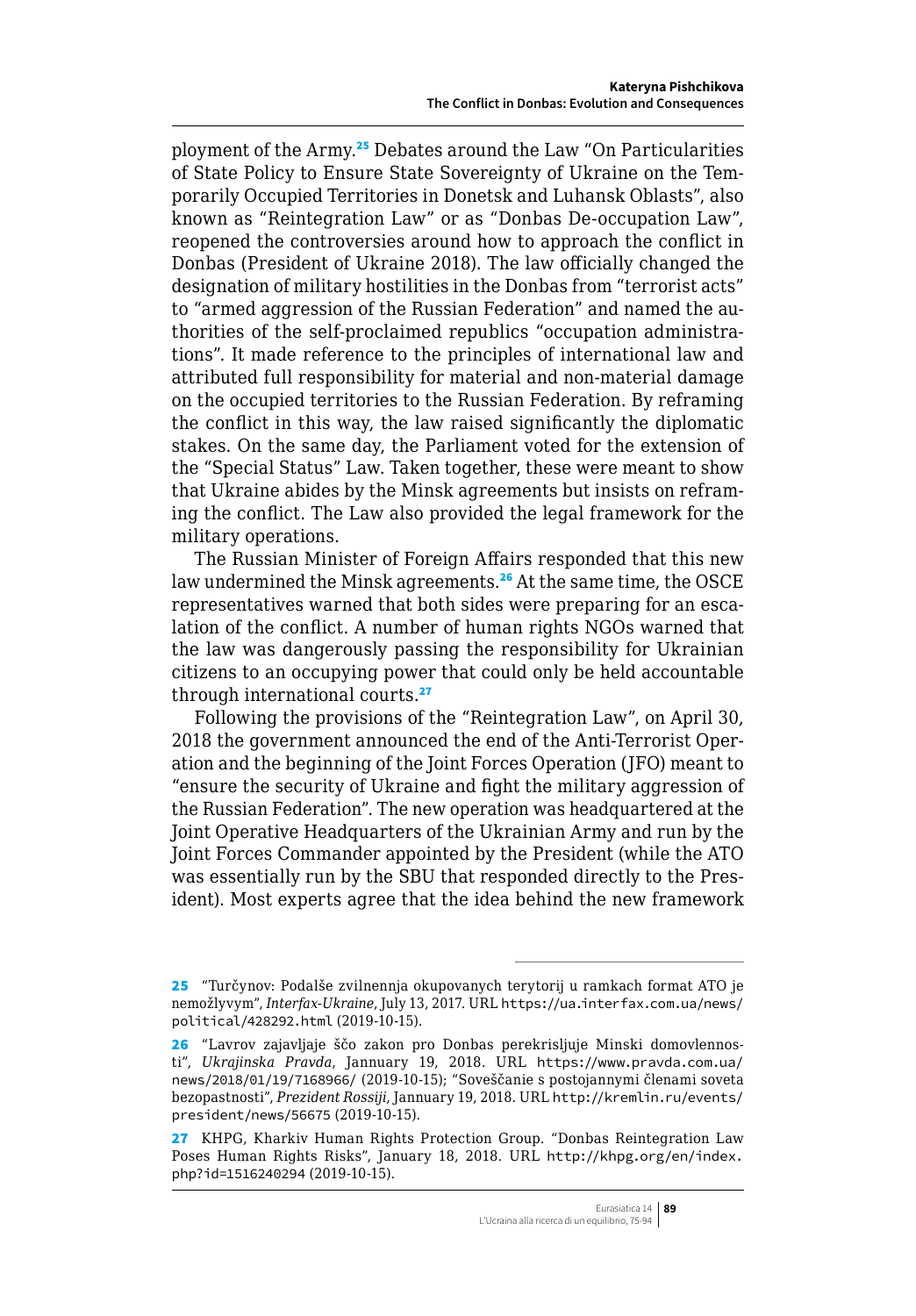was to realign the notion of being at war with Russia with operational realities. On June 1, 2019 Ukraine left the "Friendship Agreement with Russia" by letting it expire ten years after it came into force. The Law "On Securing Rights and Freedoms of Citizens and Legal Status of Temporarily Occupied Territories" that had been initially passed on April 15, 2014 in reference to the annexation of Crimea was updated on October 2, 2018 in order to include references to Russia as an "occupying power" both in Crimea and in Donbas (President of Ukraine 2019b).

Tensions further mounted on November 25, 2018<sup>28</sup> with the first direct clash between Ukrainian and Russian military forces in the Strait of Kerch, as two Ukrainian military ships that tried to pass from the Black Sea to the Azov Sea were assaulted and captured by the Russian navy with 24 sailors taken prisoners.<sup>29</sup> The incident marked growing tensions and disagreements about the rights of navigation in what Russia claims to be its territorial waters in the wake of the annexation of Crimea (Pishchikova, Tafuro Ambrosetti 2018). In response to the incident, President Poroshenko introduced the martial law for one month in ten provinces bordering on the zones with the presence of Russian military (i.e. Donbas, Crimea, and Transnistria). The new security policy came to a climax on February 19, 2019 when the constitutional amendment in which Ukraine commits to joining NATO and the EU was signed by President Poroshenko, reversing Ukraine's previously neutral status.

#### 6 Conclusions

Although it is clear that in the wake of President Yanukovych's departure the Ukrainian state had lost the monopoly over violence in a number of places throughout east and south of the country, local contentious action by itself is not a sufficient explanation of the conflict that broke out in parts of Donbas. Rather, it was a series of desta-

<sup>28</sup> "UN Maritime Tribunal Rules Russia Must Release Ukrainian Sailors, Ships", *Radio Free Europe*, May 25, 2019. URL [https://www.rferl.org/a/un-tribunal-sea](https://www.rferl.org/a/un-tribunal-sea-ukraine-russia-ship-seized/29962293.html)[ukraine-russia-ship-seized/29962293.html](https://www.rferl.org/a/un-tribunal-sea-ukraine-russia-ship-seized/29962293.html) (2019-10-15).

<sup>29</sup> On May 25, 2019, the International Tribunal for the Law of the Sea (ITLOS) prescribed provisional measures in the case between Ukraine and the Russian Federation, ordering the Russian Federation to immediately return three Ukrainian naval vessels and release the 24 detained Ukrainian crew members seized during the November 25, 2018 incident near the Kerch Strait. URL [https://www.itlos.org/fileadmin/itlos/](https://www.itlos.org/fileadmin/itlos/documents/cases/case_no_26/C26_Order_25.05.pdf) [documents/cases/case\\_no\\_26/C26\\_Order\\_25.05.pdf](https://www.itlos.org/fileadmin/itlos/documents/cases/case_no_26/C26_Order_25.05.pdf) (2019-12-12)]; on September 5, 2019 the sailors were exchanged together with other prisoners in a 35 for 35 swap agreed between President Zelensky and President Putin. See more here: URL [htt](https://www.radiosvoboda.org/a/news-jit-tsemakh-mh17/30148034.html?fbclid=IwAR2qfR4zCzvHdehu6B0v0J4tz-KcQSFNRwuXj6D30cRYbj1zvw6qddwzOp8)[ps://www.radiosvoboda.org/a/news-jit-tsemakh-mh17/30148034.html?fbclid=Iw](https://www.radiosvoboda.org/a/news-jit-tsemakh-mh17/30148034.html?fbclid=IwAR2qfR4zCzvHdehu6B0v0J4tz-KcQSFNRwuXj6D30cRYbj1zvw6qddwzOp8) [AR2qfR4zCzvHdehu6B0v0J4tz-KcQSFNRwuXj6D30cRYbj1zvw6qddwzOp8](https://www.radiosvoboda.org/a/news-jit-tsemakh-mh17/30148034.html?fbclid=IwAR2qfR4zCzvHdehu6B0v0J4tz-KcQSFNRwuXj6D30cRYbj1zvw6qddwzOp8) (2019-12-12).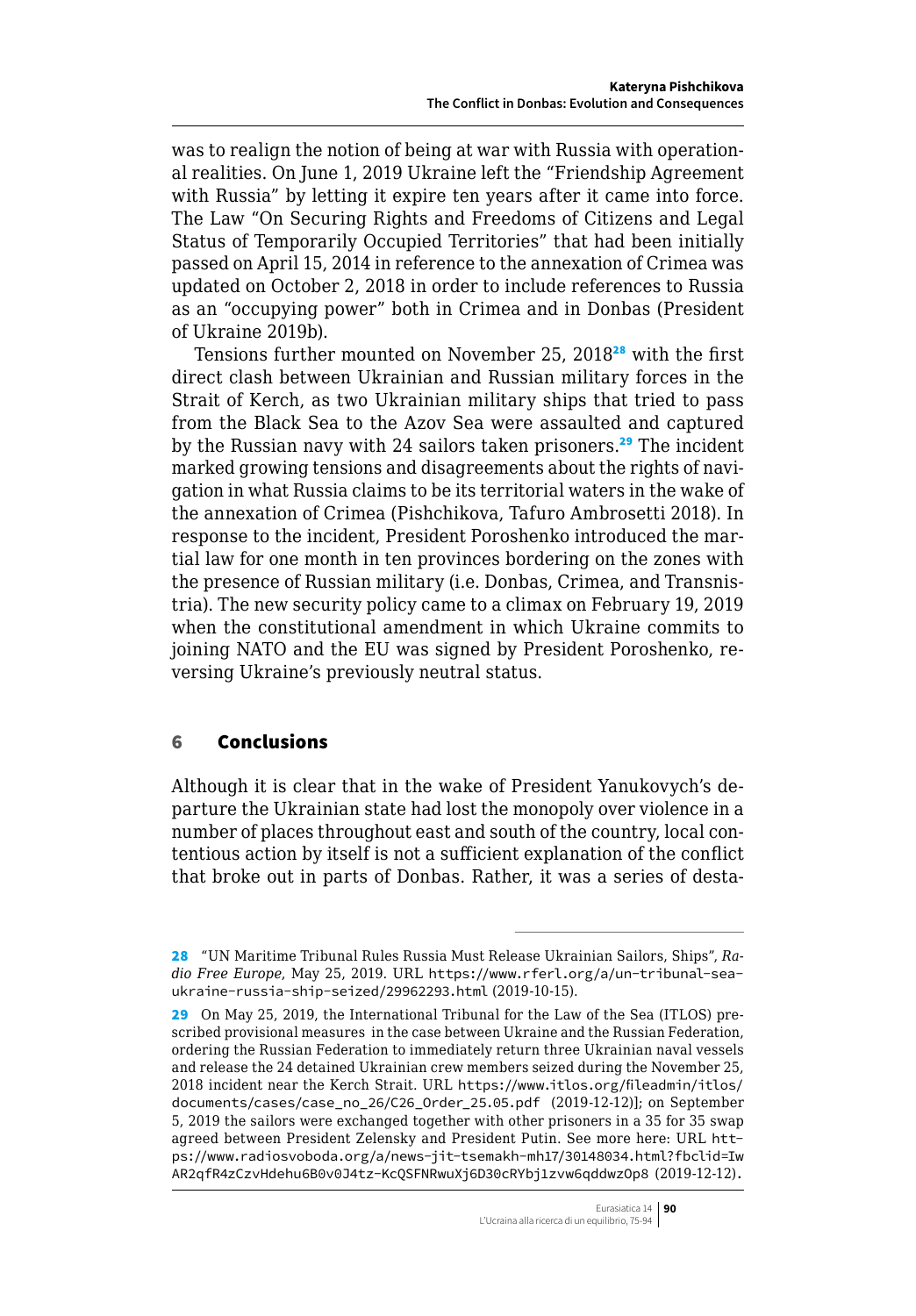<span id="page-16-0"></span>bilization tactics by Russian state and non-state actors that helped transform the crisis from scattered uprisings, both pro- and anti-Euromaidan, into a separatist military insurgency.

The conflict's boundaries do not correspond to any pre-existing societal cleavages, be those of ethnic, linguistic or political nature. The so-called "line of contact" that currently divides Ukraine from the self-proclaimed republics of Donetsk and Luhansk is a result of military fortunes around the time of heavy fighting in late 2014 and early 2015. Its arbitrariness is a source of anxiety for the Ukrainians living on the Ukraine-controlled side as they worry the "line" could be easily moved further into Ukraine and the conflict would engulf their home, should the Ukrainian government fail to protect them. Unfortunately, there is little reliable original data coming from the territories of the self-proclaimed republics. Yet, a number of reports indicate a clear tendency towards their growing alienation from their "parent state". Long-term separation and severing of social and economic ties between the two territories is likely to bring the Donbas closer to a "frozen conflict" scenario that is evident in other places of Russia's "near abroad" (Malyarenko 2019).

## **Bibliography**

- Brik, Tymofii (2019). "Ukraine's 'Type 4' Conflict: Why Is It Important to Study Terminology Before Changing It?". *PONARS Eurasia Policy Memo*, 575, 1-7.
- de Waal, Thomas (2019). *Uncertain Ground: Engaging with Europe's De Facto States and Breakaway Territories.* Washington, DC: Carnegie Endowment for International Peace.
- Driscoll, Jesse (2018). "Ukraine's Civil War: Would Accepting This Terminology Help Resolve the Conflict?". *PONARS Eurasia Policy Memo*, 572, 1-7.
- Dutch Safety Board (2015). *Investigation Crash MH17*: *July 17, 2014*. October 13, 2015. URL [https://www.onderzoeksraad.nl/en/page/3546/crash](https://www.onderzoeksraad.nl/en/page/3546/crash-mh17-17-july-2014)[mh17-17-july-2014](https://www.onderzoeksraad.nl/en/page/3546/crash-mh17-17-july-2014) (2019-10-15).
- Freedman, Lawrence (2014). "Ukraine and the Art of Limited War". *Survival: Global Politics and Strategy*, 56(6), 7-38. DOI http://doi.org/10.1080/00396 338.2014.985432.
- Galushko, Vlad (ed.) (2016). *Not So Quiet on the Eastern Front: An Audit of the Minsk Agreements and Ukraine's Reintegration Options*. Kyiv; London; Brussels: Institute of World Policy; Ilko Kucheriv Democratic Initiatives; Vox Ukraine; Donetsk Institute of Information.
- Gomza, Ivan (2019). "Quenching Fire with Gasoline: Why Flawed Terminology will not Help to Resolve the Ukraine Crisis". *PONARS Eurasia Policy Memo*, 476, 1-7.
- Human Rights Watch (2014). *Ukraine: Unguided Rockets Killing Civilians*. July 24, 2014. URL [https://www.hrw.org/news/2014/07/24/ukraine-un](https://www.hrw.org/news/2014/07/24/ukraine-unguided-rockets-killing-civilians)[guided-rockets-killing-civilians](https://www.hrw.org/news/2014/07/24/ukraine-unguided-rockets-killing-civilians) (2019-10-15).
- International Crisis Group (2016a). "Russia and the Separatists in Eastern Ukraine". *Crisis Group Briefing*, 79, February 5, 2016. URL [https://](https://www.crisisgroup.org/europe-)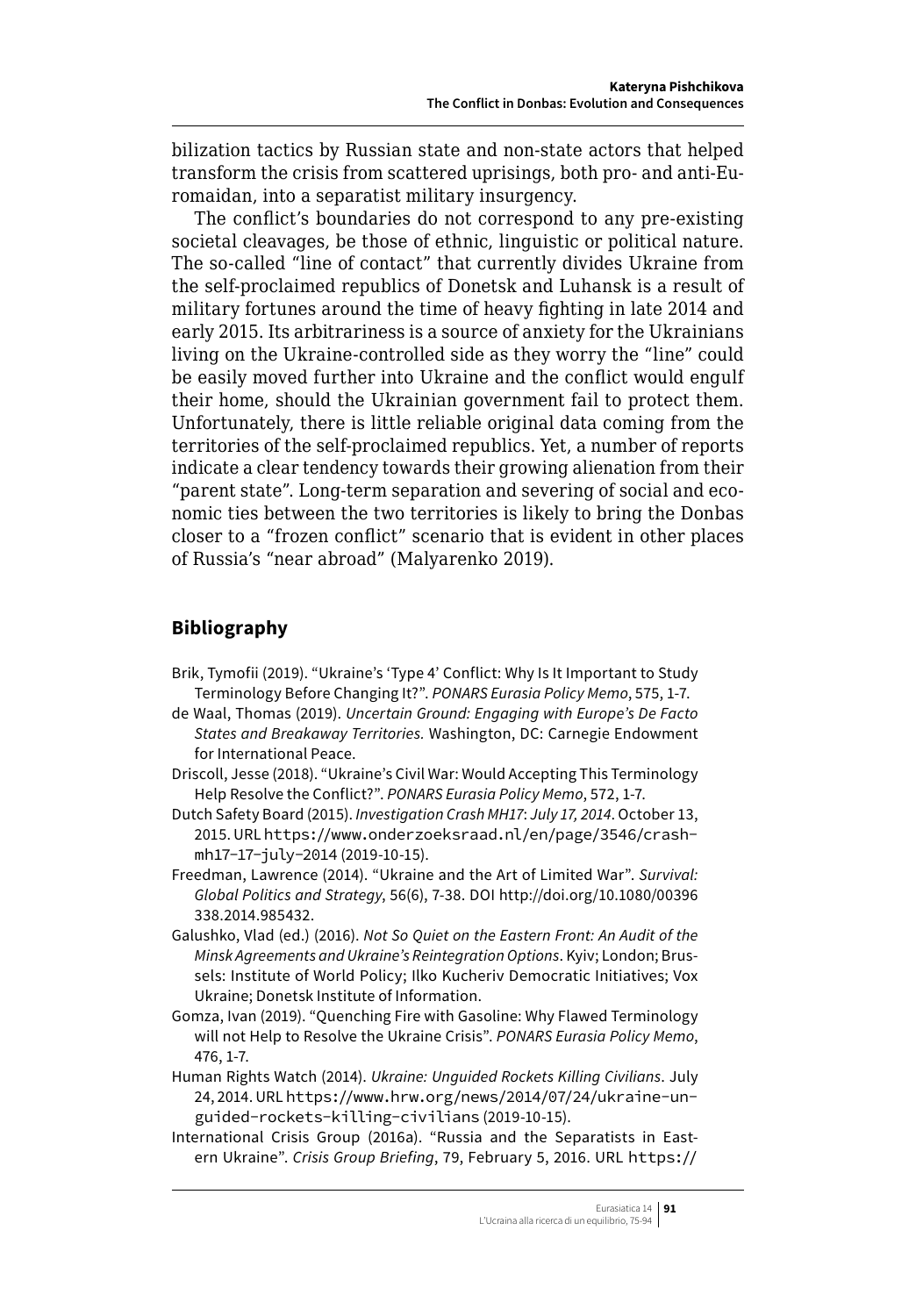[www.crisisgroup.org/europe-c](https://www.crisisgroup.org/europe-)entral-asia/eastern-europe/ ukraine/russia-and-separatists-eastern-ukraine (2019-10-15).

- International Crisis Group (2016b). *Ukraine: The Line.* July 18, 2016. URL [htt](https://www.crisisgroup.org/europe-central-asia/eastern-europe/ukraine/ukraine-line)[ps://www.crisisgroup.org/europe-central-asia/eastern-eu](https://www.crisisgroup.org/europe-central-asia/eastern-europe/ukraine/ukraine-line)[rope/ukraine/ukraine-line](https://www.crisisgroup.org/europe-central-asia/eastern-europe/ukraine/ukraine-line) (2019-10-15).
- IRI, International Republican Institute (2014). *Public Opinion Survey. Residents of Ukraine: 14-26 March 2014.* URL [http://www.iri.org/sites/default/](http://www.iri.org/sites/default/files/2014%20April%205%20IRI%20Public%20Opinion%20Survey%20of%20Ukraine,%20March%2014-26,%202014.pdf) [files/2014%20April%205%20IRI%20Public%20Opinion%20Sur](http://www.iri.org/sites/default/files/2014%20April%205%20IRI%20Public%20Opinion%20Survey%20of%20Ukraine,%20March%2014-26,%202014.pdf)[vey%20of%20Ukraine,%20March%2014-26,%202014.pdf](http://www.iri.org/sites/default/files/2014%20April%205%20IRI%20Public%20Opinion%20Survey%20of%20Ukraine,%20March%2014-26,%202014.pdf) (2019-10-15).
- IRI (2015). *Public Opinion Survey. Residents of Ukraine: 19-30 November 2015.* URL [https://www.iri.org/sites/default/files/wysiwyg/2015\\_11\\_](https://www.iri.org/sites/default/files/wysiwyg/2015_11_national_oversample_en_combined_natl_and_donbas_v3.pdf) [national\\_oversample\\_en\\_combined\\_natl\\_and\\_donbas\\_v3.pdf](https://www.iri.org/sites/default/files/wysiwyg/2015_11_national_oversample_en_combined_natl_and_donbas_v3.pdf) (2019-10-15).
- KIIS, Kyiv International Institute of Sociology (2014). *Opinion Poll: How the Relations Between Moscow and Ukraine Should Look Like? 21-25 February 2014.*  URL [http://www.kiis.com.ua/?lang=eng&cat=reports&id=236&p](http://www.kiis.com.ua/?lang=eng&cat=reports&id=236&page=1) [age=1](http://www.kiis.com.ua/?lang=eng&cat=reports&id=236&page=1) (2019-10-15).
- Kremlin (2014). *Direct Line with Putin*, April 2014. URL [http://en.kremlin.](http://en.kremlin.ru/events/president/news/20796) [ru/events/president/news/20796](http://en.kremlin.ru/events/president/news/20796) (2019-10-15).
- Malyarenko, Tatyana (2015). "Playing A Give-Away Game? The Undeclared Russian-Ukrainian War in Donbas". *Small Wars Journal*. URL [https://small](https://smallwarsjournal.com/jrnl/art/playing-a-give-away-game-the-undeclared-russian-ukrainian-war-in-donbas)[warsjournal.com/jrnl/art/playing-a-give-away-game-the-un](https://smallwarsjournal.com/jrnl/art/playing-a-give-away-game-the-undeclared-russian-ukrainian-war-in-donbas)[declared-russian-ukrainian-war-in-donbas](https://smallwarsjournal.com/jrnl/art/playing-a-give-away-game-the-undeclared-russian-ukrainian-war-in-donbas) (2019-10-15).
- Malyarenko, Tatyana (2019). "Evolving Dynamics and Conflict Potential in Eastern Ukraine". *PONARS Eurasia Policy Memo*, 569, 1-7.
- MFA of Ukraine (2017). *Verbatim Record of the Briefing by the Speaker of the MFA of Ukraine*, March 17, 2017.
- Mirimanova, Natalya (2016). *Business Opportunities Lost… and Found: Small and Medium Sized Enterprises from Donbass Responding to the Conflict*. Geneva: Centre for Humanitarian Dialog.
- Nadelnyuk, Oleksandr (2016) "Harmaty, ljudy, dyplomaty: jakyi zv'jazok miž potokamy pereselenciv, obstrilamy ta minskym procesom". *Vox Ukraine*, September 21, 2016. URL [http://voxukraine.org/2016/09/21/per](http://voxukraine.org/2016/09/21/pereselentsi-donbass-minsk-ua/)[eselentsi-donbass-minsk-ua/](http://voxukraine.org/2016/09/21/pereselentsi-donbass-minsk-ua/) (2019-10-15).
- OHCHR, Office of the High Commission for Human Rights (2019). *Report by the Office of the UN High Commissioner for Human Rights on the Human Rights Situation in Ukraine, 16 May to 15 August 2019*, URL [https://www.ohchr.](https://www.ohchr.org/Documents/Countries/UA/ReportUkraine16May-15Aug2019_EN.pdf) [org/Documents/Countries/UA/ReportUkraine16May-15Aug2019\\_](https://www.ohchr.org/Documents/Countries/UA/ReportUkraine16May-15Aug2019_EN.pdf) [EN.pdf](https://www.ohchr.org/Documents/Countries/UA/ReportUkraine16May-15Aug2019_EN.pdf) (2019-10-15).
- OSCE, Organization for Security and Co-operation in Europe (2014). *Human Rights Assessment Mission to Ukraine Report* (6 March – 1 April 2014). URL <https://www.osce.org/odihr/118476?download=true> (2019-10-15).
- OSCE Special Monitoring Mission (2014a). *Latest from the Special Monitoring Mission to Ukraine Based on Information Received Until 16 April 2014,* April 17, 2014. URL <https://www.osce.org/ukraine-smm/117813> (2019-10-15).
- OSCE Special Monitoring Mission (2014b). *Latest from the Special Monitoring Mission to Ukraine based on information received until 22 June 2014*, June 23, 2014. URL <https://www.osce.org/ukraine-smm/120113> (2019-10-15).
- Parliament of Ukraine (2015a). *Pro zvernennja Verhovnoji Rady Ukrajiny do Orhanizaciji Objednannych Nacij, Jevropejskoho Parlamentu, Parlamentskoji Asambleji Rady Jevropy, Parlamentskoji Asambleji NATO, Parlamentskoji*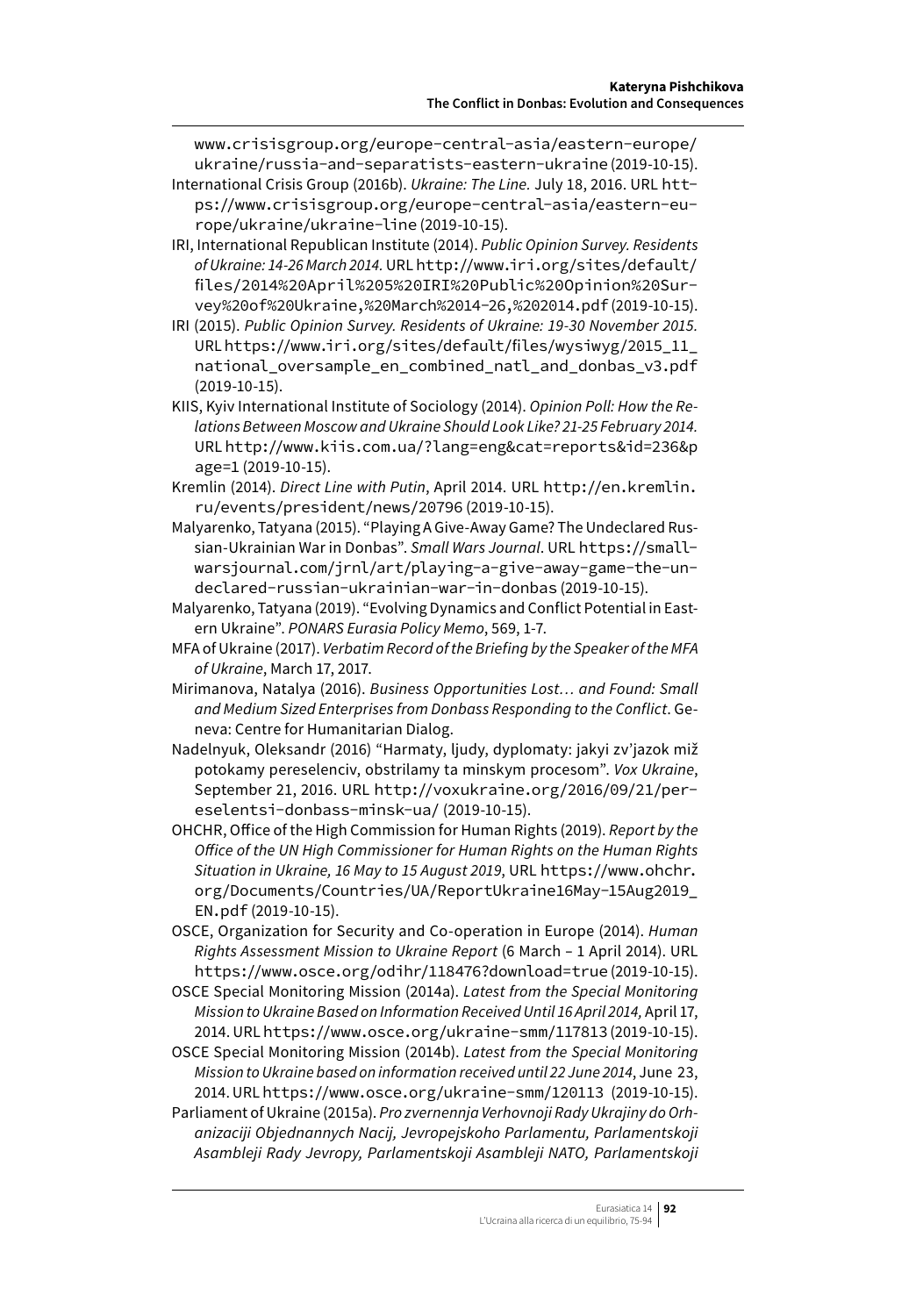*Asambleji OBSE, Parlamentskoji Asambleji GUAM, nacionalnych parlamentiv deržav svitu pro vyznannya Rosijskoji Federaciji deržavoju-ahresorom.* Resolution Nr. 129-8, 2015-01-27. URL [https://zakon4.rada.gov.ua/](https://zakon4.rada.gov.ua/laws/show/129-viii) [laws/show/129-viii](https://zakon4.rada.gov.ua/laws/show/129-viii) (2019-10-15).

- Parliament of Ukraine (2015b). *Pro vyznačennja okremych rajoniv, mist, selišč i sil Doneckoji ta Luhanskoji oblastej, v jakych zaprovadžujetsja osoblyvyj porjadok miscevoho samovrjaduvannja.* Resolution Nr. 252-8, 2015-03-17. URL <https://zakon.rada.gov.ua/laws/show/252-VIII> (2019-10-15).
- President of Ukraine (2014a). *Pro nevidkladni zahody ščodo podolannja terroristyčnoji zahrozy i zberežennja territorial'noji cilisnosti Ukrajiny*. Decree Nr. 405/2014, 2014-04-14.URL [http://zakon4.rada.gov.ua/laws/](http://zakon4.rada.gov.ua/laws/show/405/2014) [show/405/2014](http://zakon4.rada.gov.ua/laws/show/405/2014) (2019-10-15).
- President of Ukraine (2014b) "In Donbas, Petro Poroshenko Presented the Peaceful Plan on the Settlement of the Situation in the East of Ukraine". *Press Office of President*, June 20, 2014. URL [https://web.archive.](https://web.archive.org/web/20140622072027/http://www.president.gov.ua/en/news/30566.html) [org/web/20140622072027/http://www.president.gov.ua/en/](https://web.archive.org/web/20140622072027/http://www.president.gov.ua/en/news/30566.html) [news/30566.html](https://web.archive.org/web/20140622072027/http://www.president.gov.ua/en/news/30566.html) (2019-10-15).
- President of Ukraine (2014c). *Pro nevidkladni zachody ščodo stabilizaciji socialno-ekonomičnoji sytuaciji v Doneckij i Luhans'kij oblastjach*. Decree Nr. 875/2014, 2014-11-14.URL [http://zakon3.rada.gov.ua/laws/](http://zakon3.rada.gov.ua/laws/show/875/2014) [show/875/2014](http://zakon3.rada.gov.ua/laws/show/875/2014) (2019-10-15).
- President of Ukraine (2015a). *Pro schvalennja zvernen' vid imeni Ukrajiny do Rady Bezpeky Orhanizaciji Ob'jednannych Nacij ta Rady Jevropejs'koho Sojuzu stosovno rozhortannja na terytoriji Ukrajiny mižnarodnoji operaciji z pidtrymannja myru i bezpeky.* Law Nr. 253-8, 2015-03-17. URL https:// zakon.rada.gov.ua/laws/show/253-19#n2 (2019-10-15).
- President of Ukraine (2015b). *Pro očyščennja vlady* . Law Nr. 1682-7, 2015-03-17. URL <https://zakon.rada.gov.ua/laws/show/1682-18> (2019-10-15).
- President of Ukraine (2015c). *Pro Zajavu Verchovnoji Rady Ukrajiny "Pro jevropejs'kyj vybir Ukrajiny"*. Law Nr. 1679-7, 2015-03-17. URL [https://za](https://zakon.rada.gov.ua/laws/show/1679-18)[kon.rada.gov.ua/laws/show/1679-18](https://zakon.rada.gov.ua/laws/show/1679-18) (2019-10-15).
- President of Ukraine (2015d). *Pro ratyfikaciju Uhody pro asociaciju miž Ukrajinoju, z odnijeji storony, na Jevropejs'kym Sojuzom, Jevropejs'kym spivtovarystvom z atomnoji enerhiji I jichnimy deržvamy-členamy, z inšoji storony*. Law Nr. 1678-7, 2015-03-17. URL [https://zakon.rada.gov.ua/laws/](https://zakon.rada.gov.ua/laws/show/1678-18) [show/1678-18](https://zakon.rada.gov.ua/laws/show/1678-18) (2019-10-15).
- President of Ukraine (2018). *Pro osoblyvosti deržavnoji polityky iz zabespečennja deržavnoho suvernitetu Ukrajiny na tymčasovo okupovanych teritorijach u Doneckij ta Luhans'kij oblastjach*. Law Nr. 2268-7, 2018-01-18. URL [https://](https://zakon.rada.gov.ua/laws/show/2268-19) [zakon.rada.gov.ua/laws/show/2268-19](https://zakon.rada.gov.ua/laws/show/2268-19) (2019-10-15).
- President of Ukraine (2019a). *Pro osoblyvyj porjadok miscevoho samovrjaduvannja v okremych rajonach Doneckoji na Luhans'koji oblastej.* Law Nr. 1680- 7, 2019-09-16. URL <https://zakon.rada.gov.ua/laws/show/1680-18> (2019-10-15).
- President of Ukraine (2019b). *Pro zabezpečennja prav i svobod hromadjan ta pravovyj režym na tymčasovo okupovanych territorijach.* Law Nr. 1207- 7, 2019-08-09. URL https://zakon.rada.gov.ua/laws/show/1207- 18#n2 (2019-10-15).
- Pishchikova, Kateryna; Tafuro Ambrosetti, Eleonora (2018). "Tensione Russia-Ucraina: Cause e conseguenze dell'incidente di Kerch". *ISPI Analysis*, dicembre 2018. Milano: ISPI. URL [https://www.ispionline.it/it/pubbli-](https://www.ispionline.it/it/pubblicazione/tensione-russia-ucraina-cause-e-conseguenze-dellincidente-di-kerch-21753)